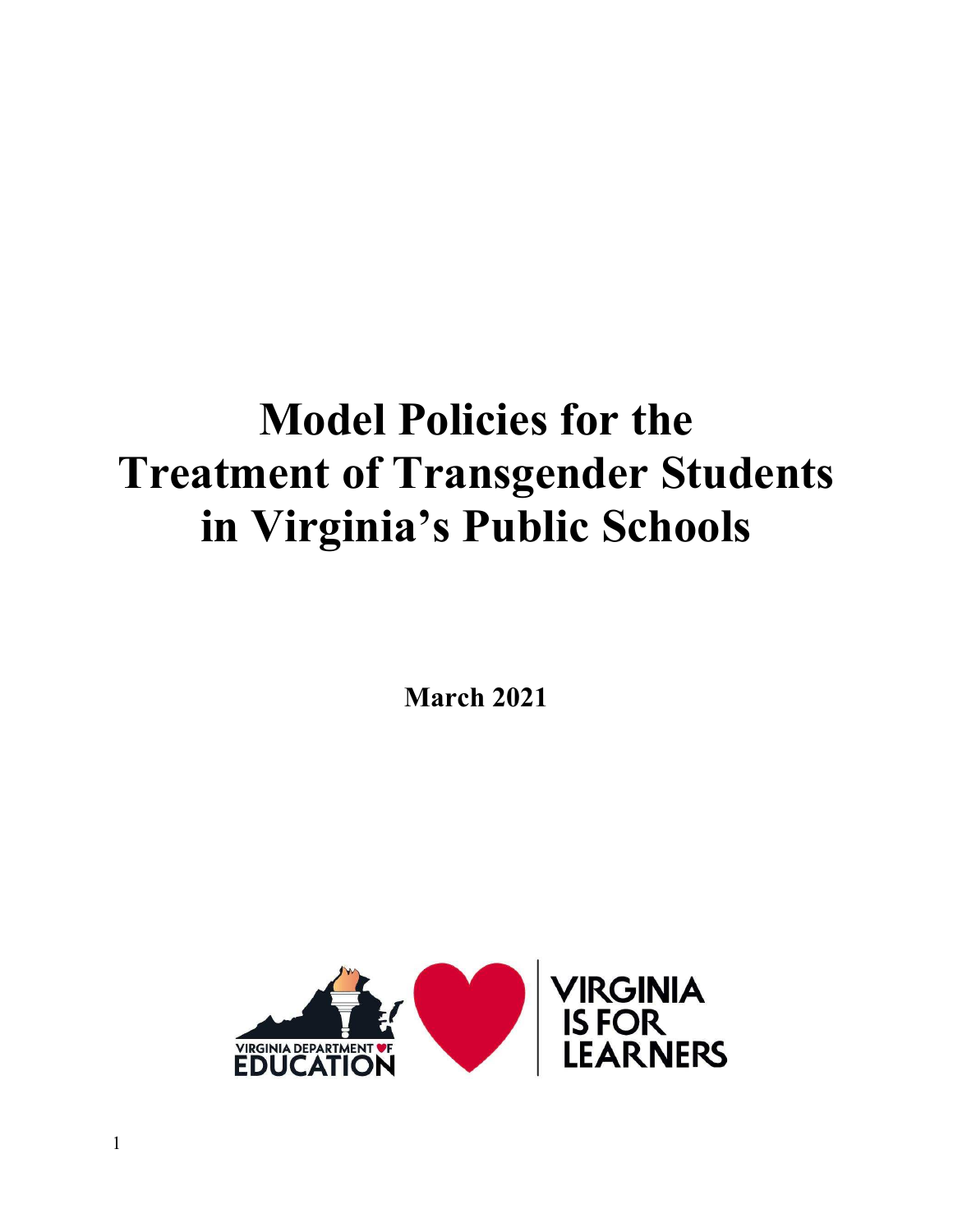# **Table of Contents**

| Acknowledgements                                             | $\overline{3}$ |
|--------------------------------------------------------------|----------------|
| Introduction                                                 | 5              |
| Background                                                   | 6              |
| <b>Terminology</b>                                           | 6              |
| <b>Related Laws</b>                                          | $\overline{7}$ |
| <b>Guiding Principle to Support Transgender Students</b>     | 8              |
| Bullying, Harassment, and Discrimination                     | 9              |
| Student Privacy/Confidentiality                              | 11             |
| <b>Student Identification</b>                                | 12             |
| <b>School Records</b>                                        | 14             |
| Dress Code                                                   | 16             |
| Access to Activities and Facilities                          | 17             |
| <b>Student Participation in School Activities and Events</b> | 17             |
| <b>Access to Facilities</b>                                  | 18             |
| Professional Development and Training                        | 19             |
| <b>Other Considerations</b>                                  | 20             |
| Appendix A: Resources                                        | 22             |
| <b>Resources for School Divisions</b>                        | 22             |
| <b>Model and Existing Policies and Guidelines</b>            | 22             |
| <b>Professional Development Resources</b>                    | 23             |
| <b>Resources for Students</b>                                | 23             |
| <b>Resources for Parents</b>                                 | 24             |
| <b>Advocacy Organizations</b>                                | 24             |
| References                                                   | 26             |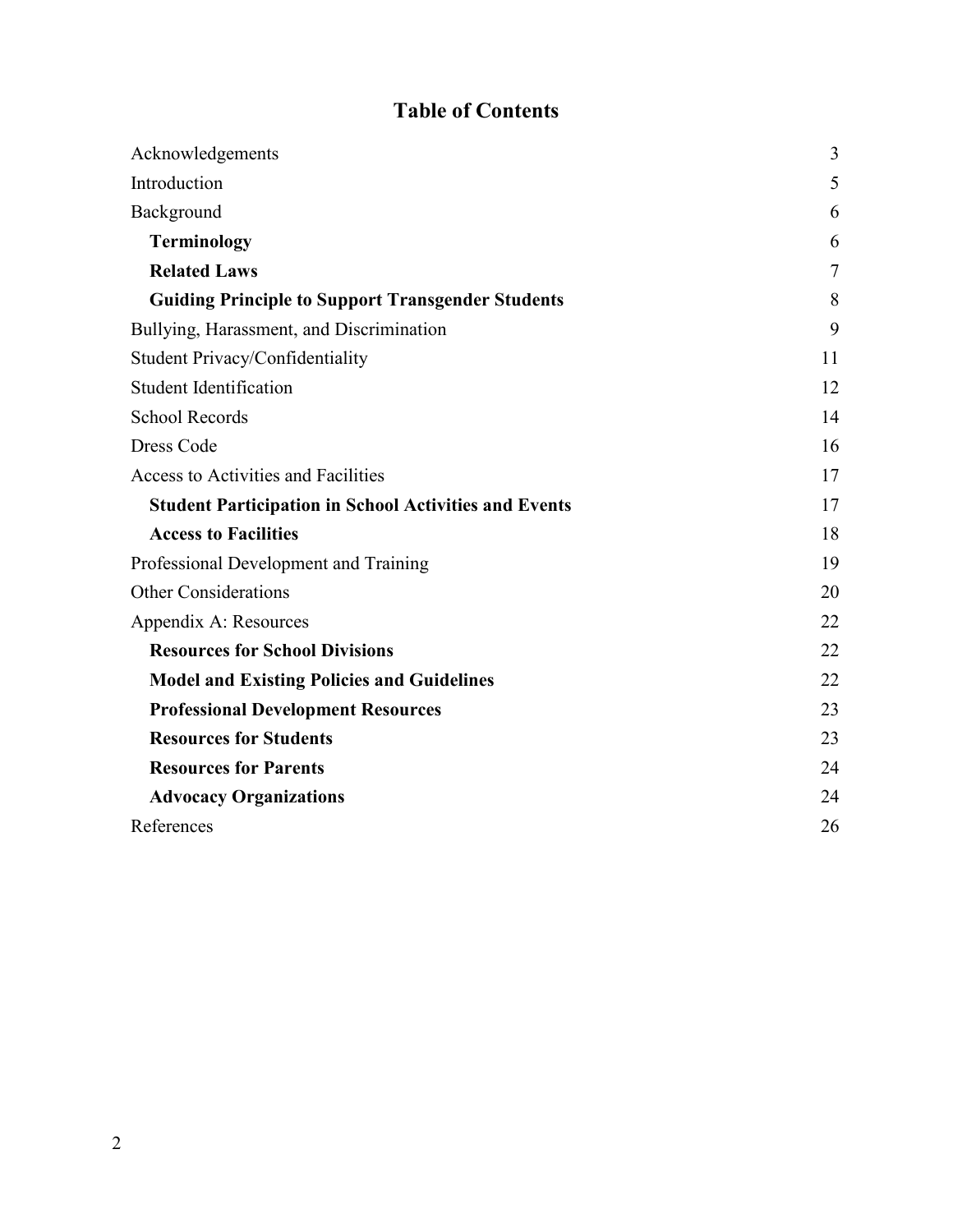## **Acknowledgements**

<span id="page-2-0"></span>The Virginia Department of Education (VDOE) would like to extend appreciation to those who provided input and offered expertise throughout the development of these model policies.

Rebecca Askew (she/her), Senior Policy Analyst, Office of Policy, Virginia Department of Education

Amy Aussiker (she/her), Ph.D., School Psychologist, Carroll County Public Schools,

Jane Ball (she/her), School Social Worker, Hanover County Public Schools

Anthony Belotti (he/they), Student Representative

Jennifer Boysko (she/her), State Senator, Virginia Senate

Erica Brown-Meredith (she/her), Ph.D., Assistant Professor, Longwood University, Virginia Association of School Social Workers

L. Frances Brown (she/her), School Psychologist (retired), Henrico County Public Schools

Zoe Campa (she/her), Student Representative

Shannon Campbell (she/her), School Nurse, Montgomery County Public Schools, Virginia Association of School Nurses

Holly Coy (she/her), Assistant Superintendent, Department of Policy, Equity & Communications, Virginia Department of Education

Daniel Dunham (he/him), Military Student and Family Specialist, Office of Student Services, Virginia Department of Education

Quyen Duong (she/her), Student Services Specialist, Office of Student Services, Virginia Department of Education

Tammy D. Gilligan (she/her), Ph.D., Professor and Director of School Psychology Program, James Madison University, Board Member, Virginia Academy of School Psychologists

Herbertia Gilmore (she/her), Title IX Coordinator, Office of Equity & Employee Relations, Fairfax County Public Schools

Katheryn Harrison (she/her), Treasurer, Virginia PTA

Samantha Hollins (she/her), Ph.D., Assistant Superintendent, Department of Special Education and Student Services, Division of School Quality, Instruction, and Performance, Virginia Department of Education

Barbara Kanninen (she/her), School Board Member, Arlington County Public Schools, Virginia School Boards Association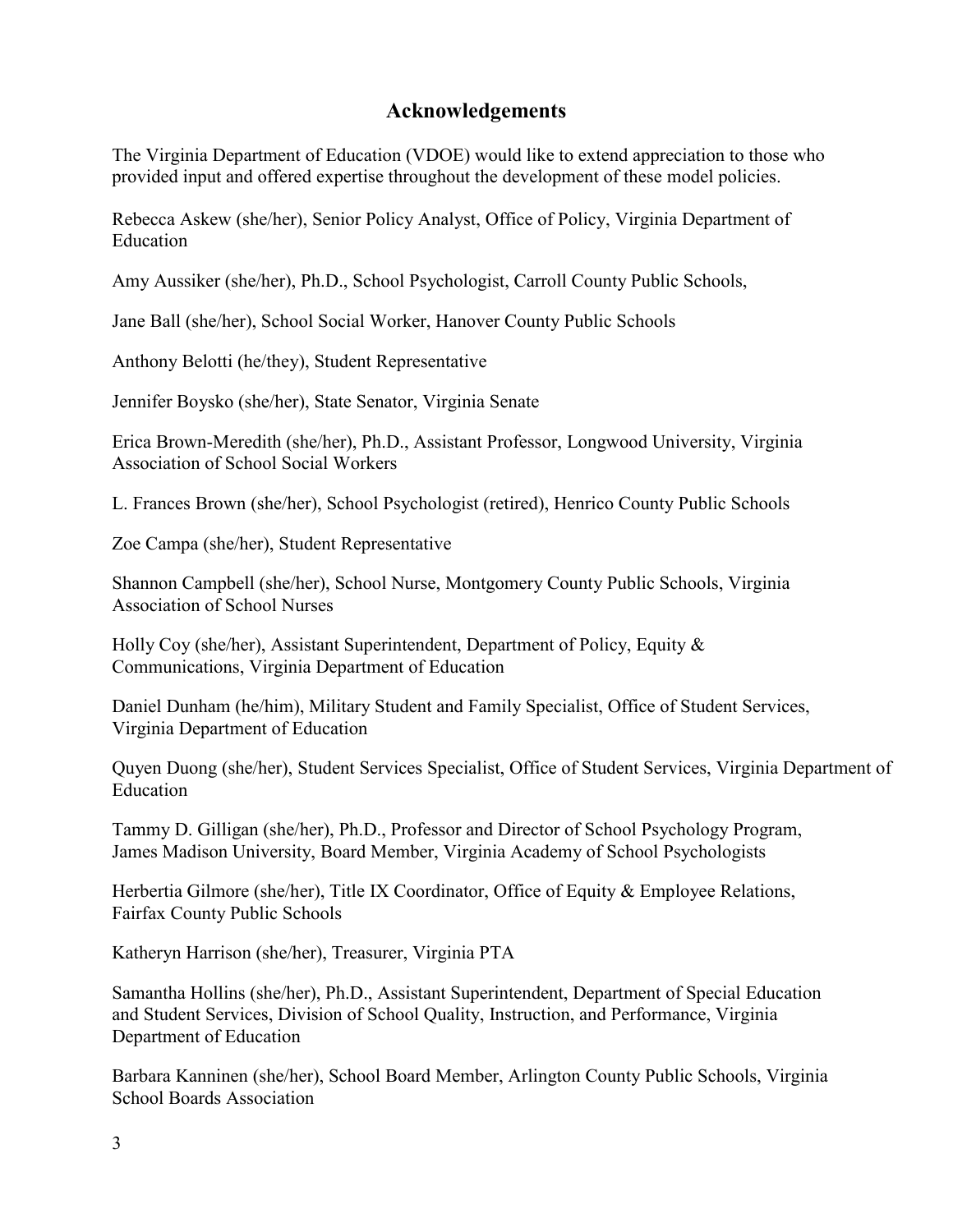Scott Kizner (he/him), Ph.D., Superintendent, Stafford County Public Schools, Virginia Association of School Superintendents

Vee Lamneck (they/them), Executive Director, Equality Virginia IT Infrastructure Partnership

Ted Lewis (they/them), Executive Director, Side by Side

Shannon McKay (she/her), Co-founder, He She Ze & We

Shekila Melchior (she/her), Ph.D., Assistant Professor, George Mason University, Virginia Alliance for School Counseling

Chuck Moss (he/him), Principal, Dinwiddie Middle School, Virginia Association of Elementary School Principals

Cardell Patillo (he/him), School Board Member, Portsmouth City School Board, Virginia School Boards Association

Patricia Popp (she/her), Ph. D., Project HOPE-VA State Coordinator, Clinical Associate Professor, William & Mary School of Education

John Riofrio (he/him), Parent Representative

Maribel Saimre (she/her), Director, Office of Student Services, Virginia Department of Education

Leslie Sale (she/her), Ph.D., Director of Policy, Office of Policy, Virginia Department of Education

Darrell Sampson (he/him), Director of K-12 School Counseling, Alexandria City Public Schools, Virginia School Counseling Association

Emily Sproul (she/her), Executive Director, Shenandoah LGBTQ Center

Matthew Stanley (he/him), Director of Advocacy and Outreach, Office of Engagement, Richmond Public Schools

Andrea Tetreault (she/her), Chief of Staff for Delegate Marcus Simon, Virginia House of Delegates

Emily Webb (she/her), Director, Office of Board Relations, Virginia Department of Education

Joseph Wharff (he/him), Associate Director, Office of Student Services, Virginia Department of Education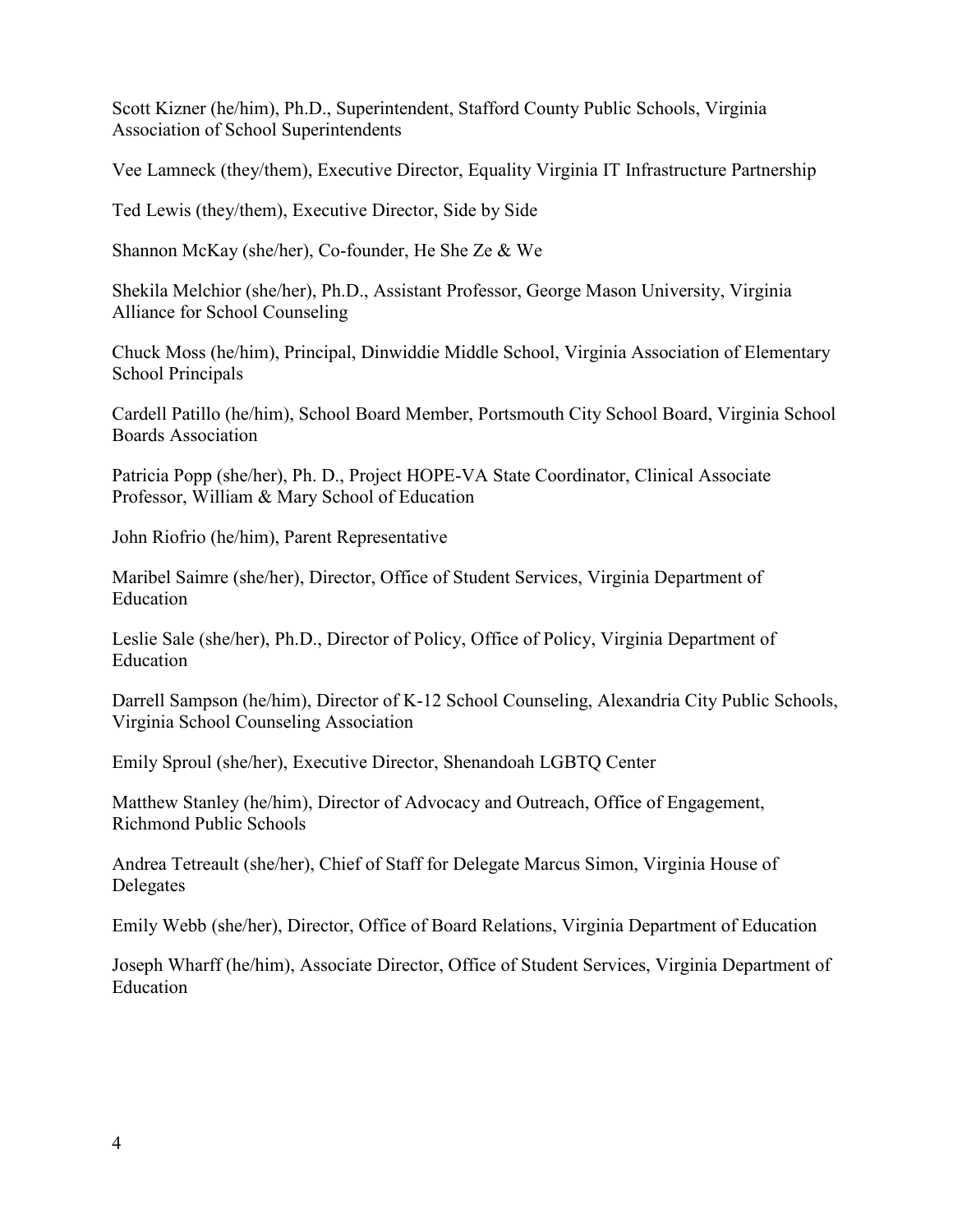## **Introduction**

<span id="page-4-0"></span>The **Model Policies for the Treatment of Transgender Students in Public Elementary and Secondary Schools** document was developed in response to House Bill 145 and Senate Bill 161, enacted by the 2020 Virginia General Assembly:

"1. That the *Code of Virginia* is amended by adding a section numbered [22.1-23.3](http://law.lis.virginia.gov/vacode/22.1-23.3) as follows § [22.1-23.3.](http://law.lis.virginia.gov/vacode/22.1-23.3) Treatment of transgender students; policies.

- A. The Department of Education shall develop and make available to each school board model policies concerning the treatment of transgender students in public elementary and secondary schools that address common issues regarding transgender students in accordance with evidence-based best practices and include information, guidance, procedures, and standards relating to:
- 1. Compliance with applicable nondiscrimination laws;
- 2. Maintenance of a safe and supportive learning environment free from discrimination and harassment for all students;
- 3. Prevention of and response to bullying and harassment;
- 4. Maintenance of student records;
- 5. Identification of students;
- 6. Protection of student privacy and the confidentiality of sensitive information;
- 7. Enforcement of sex-based dress codes; and
- 8. Student participation in sex-specific school activities, events, and use of school facilities.

Activities and events do not include athletics:

- B. Each school board shall adopt policies that are consistent with but may be more comprehensive than the model policies developed by the Virginia Department of Education (VDOE) pursuant to subsection A:
	- 1. That the Virginia Department of Education shall develop and make available to each school board model policies pursuant to subsection A of § [22.1-23.3](http://law.lis.virginia.gov/vacode/22.1-23.3) of the *Code of Virginia*, as created by this act, no later than December 31, 2020.
	- 2. That each school board shall adopt policies pursuant to subsection B of § [22.1-](http://law.lis.virginia.gov/vacode/22.1-23.3) [23.3](http://law.lis.virginia.gov/vacode/22.1-23.3) of the *Code of Virginia*, as created by this act, no later than the beginning of the 2021–2022 school year."

In June 2020, an advisory committee was formed to review model policies, local policies throughout the nation, and resources pertaining to the treatment of transgender students in public schools. The committee included school-based personnel representing diverse Superintendent's Regions and disciplines, representatives from state professional associations, parent representatives, student representatives, representatives from advocacy organizations, and specialists from the Virginia Department of Education (VDOE). The development of these model policies is a result of consultation and collaboration with multiple stakeholders throughout the Commonwealth with a variety of backgrounds and expertise.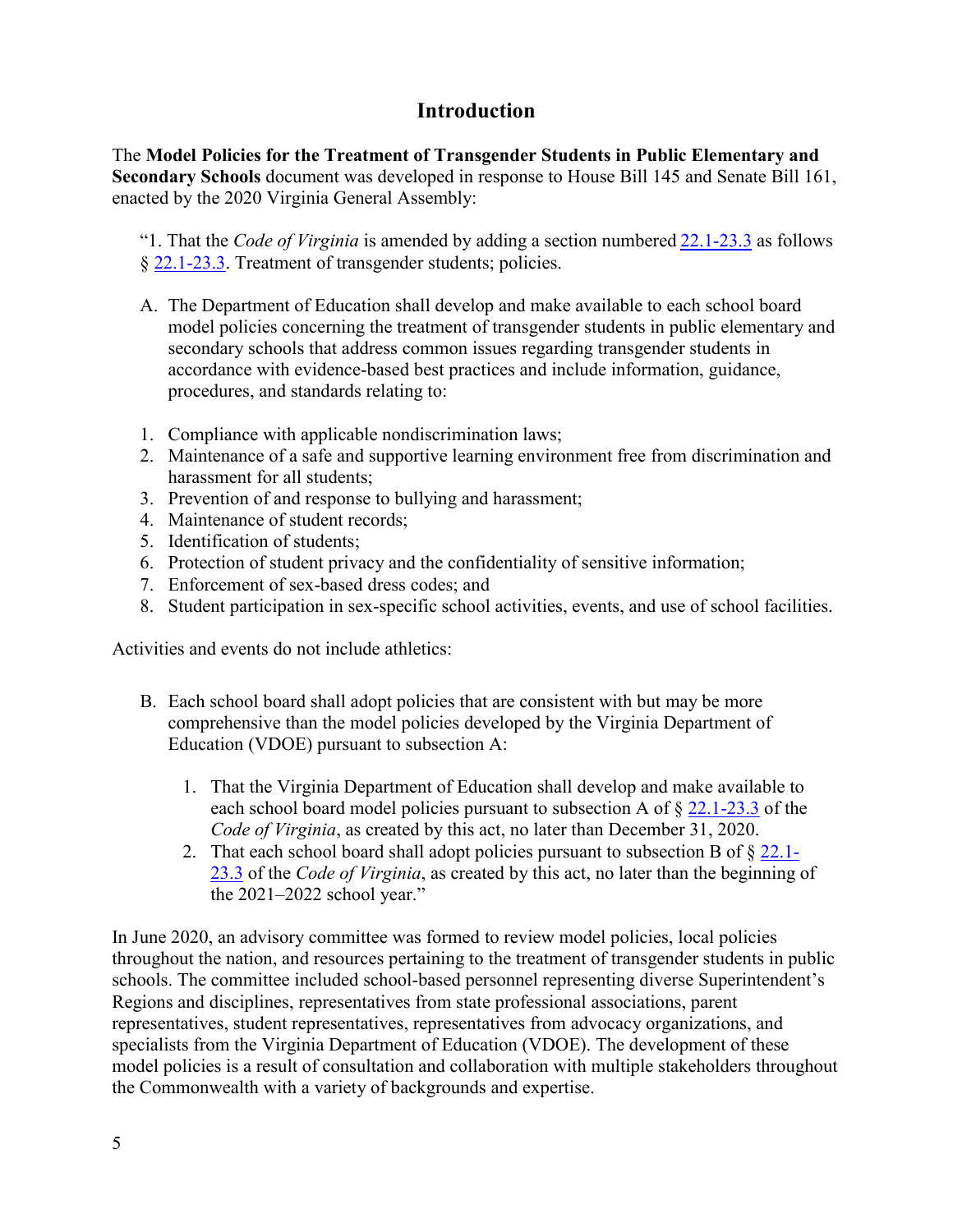## **Background**

#### <span id="page-5-0"></span>**Terminology**

Transgender and nonbinary students may use different terms to describe their lives and gender experiences. While terminology and language differ and evolve based on region, language, race or ethnicity, age, culture, and other factors, for purposes of discussion in this document, the following terms are used:

- **Cisgender:** An adjective describing a person whose gender identity corresponds with the gender society typically associates with the sex they were assigned at birth.
- **Gender:** A set of social, psychological, and emotional traits that classify an individual as typically masculine or feminine, although the social construct of gender may be more diverse across a continuum rather than as a binary system.
- **Gender-expansive/gender-diverse/gender-fluid/gender-nonbinary/agender/gender queer:** Terms that convey a wider, more inclusive range of gender identity and/or expression than typically associated with the social construct of a binary (two discrete and opposite categories of male and female) gender system.
- **Gender Expression:** The manner in which a person represents or expresses their gender identity or role to others, often through appearance, clothing, hairstyles, behavior, activities, voice, or mannerisms. Gender expression may change over time and from dayto-day and is not necessarily related to the person's gender identity.
- **Gender Identity:** A person's internal sense of their own identity as a boy/man, girl/woman, another gender, no gender, or outside the male/female binary. Gender identity is an innate part of a person's identity and can be the same or different from society's expectations with the sex they were assigned at birth.
- **Gender Nonconforming:** A person who does not conform to gender stereotypes. Their gender expression differs from society's expectations associated with the sex assigned at birth. Being gender nonconforming is distinct from being transgender, though some transgender people may consider themselves to be gender nonconforming.
- **Gender Transition:** The process of shifting toward living according to their gender identity, rather than the sex assigned at birth. Transitions can be at different levels, including social transition, such as new names, pronouns, appearance, and clothing. Some people may undergo medical transitions, such as hormone therapy or surgery.
- **LGBTO**+: An acronym for "lesbian, gay, bisexual, transgender, queer/questioning, and others."
- **Nonbinary:** a term used to refer to people whose gender identity is not exclusively male or female, including those who identify with a different gender, a combination of genders, or no gender. Nonbinary may be considered a subset of transgender or a distinct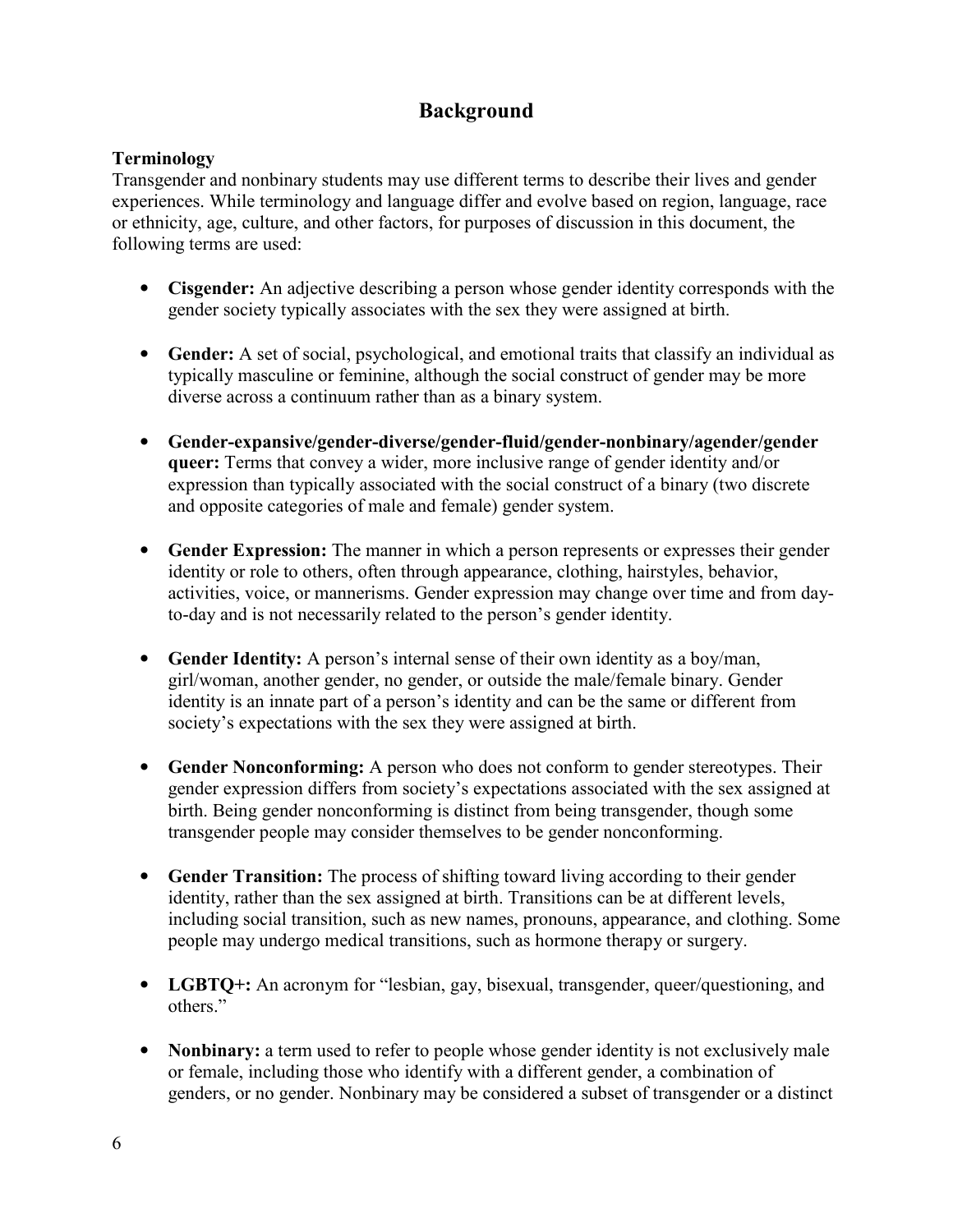<span id="page-6-0"></span>identity. Other similar terms may include genderqueer, gender fluid, agender, or Two-Spirit (for Native American Indian, Alaska Native, First Nation, or Indigenous communities).

- **Sex Assignment:** A label, generally "male" or "female," that is typically assigned at birth on the basis of a cluster of physical and anatomical features. Intersex refers to someone whose combination of chromosomes, gonads, hormones, internal sex organs, and genitals differs from the two expected patterns of male or female.
- **Transgender:** A self-identifying term that describes a person whose gender identity is different from their sex assigned at birth. A **transgender girl** is a girl who was presumed to be male when she was born, and a **transgender boy** is a boy who was presumed to be female when he was born. Note that there is a wide range of gender identities in addition to transgender male and transgender female, such as nonbinary.

#### **Related Laws**

A brief summary of federal and state laws is included for informational purposes and to aid in the development of model policies for the treatment of transgender students. The summary provided in this section does not constitute legal interpretation nor advice. Given the changing legal landscape, including on-going litigation and different interpretations, school divisions should consult with their school board attorney.

*First Amendment*: The First Amendment protects freedom of speech and expression. Schools may not prevent students from expressing their identity.

*Equal Protection Clause of the 14th Amendment*: This clause guarantees every citizen equal protection under the law. It protects LGBTQ+ youth in schools from unfair or discriminatory school actions.

*Title VII of the Civil Rights Act of 1964*: The US Supreme Court ruled in June 2020 that this federal law includes protection based on sexual orientation and gender identity in its prohibition of employment discrimination.

*Title IX of the Education Amendments of 1972*: Title IX is a federal law that prohibits schools that receive federal financial assistance from limiting or denying a student's participation in any school program on the basis of sex. This may be understood to prohibit discrimination, including sexual harassment, based on sex stereotypes, sexual orientation, and gender identity or transgender status.

*Equal Access Act:* This is a federal law that requires public secondary schools to provide equal access to extracurricular clubs. Schools must treat all clubs the same and use school resources in the same way, including for Gay-Straight Alliance or Gender-Sexuality Alliance (GSA) clubs.

*Family Educational Rights and Privacy Act (FERPA)*: This is a federal law that protects the privacy of student educational records. It prohibits the improper disclosure of personally identifiable information from student records. Information relating to gender identity or sexual orientation may constitute personally identifiable information.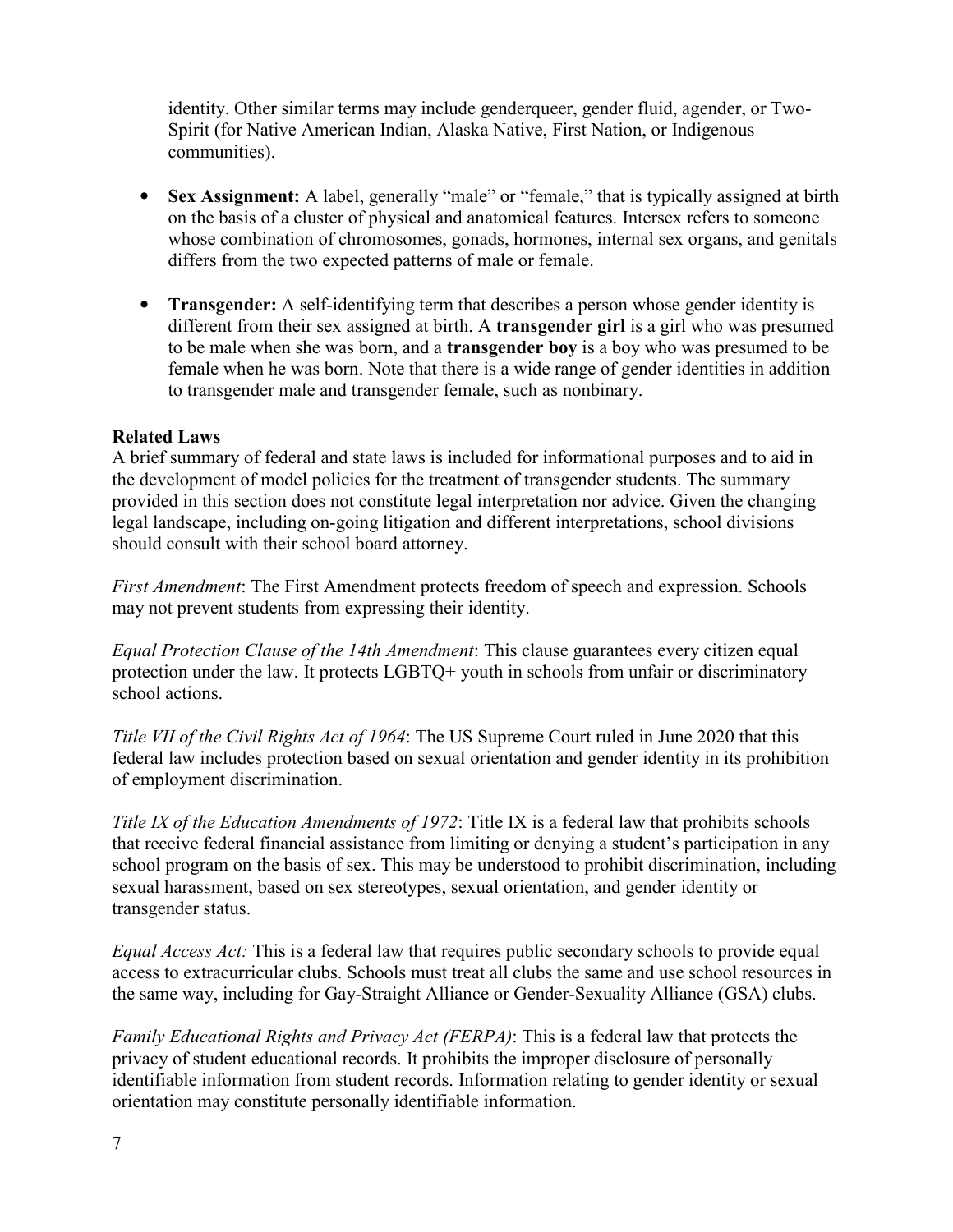<span id="page-7-0"></span>*Health Insurance Portability and Accountability Act of 1996 (HIPAA)*: This is a federal law that mandates the privacy protections for individually identifiable health information. Demographic information such as gender may be considered protected health information under HIPAA.

*Conversion Therapy Prohibited:* The *Code of Virginia §* [54.1-2409.5](http://law.lis.virginia.gov/vacode/54.1-2409.5) prohibits licensed professionals from engaging in conversion therapy with youth under 18 years of age. Note that conversion therapy is opposed by most major professional organizations such as the American Psychiatric Association (APA, 2018), the American Counseling Association (ACA, n.d.), and the American Medical Association (AMA, 2019).

*Virginia Values Act*: This state law expands the *Virginia Human Rights Act* to prohibit discrimination in employment, housing, and public accommodations on the basis of sexual orientation and gender identity.

*Virginia Anti-Bullying legislation*: Virginia school boards are required to include bullying prevention as a part of character education (§ 22.1-208.01 of the *Code of Virginia*). In addition, school boards are expected to include bullying as a prohibited behavior in their student codes of conduct (§ 22.1-279.6.D of the *Code of Virginia*) and to implement policies and procedures to educate school board employees about bullying and the need to create a bully-free environment (§ 22.1- 291.4 of the *Code of Virginia*). Finally, §§ 22.1-276.01 and 22.1-279.6 of the *Code of Virginia* requires including standards for reducing bias and harassment in the enforcement of any code of student conduct.

*Virginia Identification Documents legislation*: §§ 46.2-323, 46.2-341.12, 46.2-345, and 46.2-345.2 of the *Code of Virginia* require the Department of Motor Vehicles to offer any applicant the option to mark "male," "female," or "non-binary" when designating the applicant's sex on an application for a driver's license or special identification card. Additionally, §§ 32.1-261 and 32.1-269 of the *Code of Virginia* require the State Registrar to issue a new certificate of birth to show a change of sex upon request and, if a certified copy of a court order changing the person's name is submitted, to include the person's new name.

#### **Guiding Principle to Support Transgender Students**

The Virginia Department of Education continues to be committed to working with school divisions to ensure a positive, safe, and nurturing learning environment for all students. It is important that as education leaders we affirm our commitment to advancing equity in Virginia's public schools. Efforts to advance equity priorities include developing a culturally competent workforce of educators, closing opportunity and achievement gaps among marginalized student groups, increasing access to high quality early learning opportunities, and maximizing the potential of every Virginia student. The key guiding principle of the model policies is that all children have a right to learn, free from discrimination and harassment.

For many people, their gender identity matches their sex assigned at birth. For others, their gender identity does not necessarily correspond to the sex assigned at birth, where the gender identity may be one in a range such as transgender, nonbinary, or gender-expansive. Gender identity is considered an innate characteristic that most children declare by age five to six (Lamb & Lerner, 2015). In 2020, the American Psychological Association (APA) and National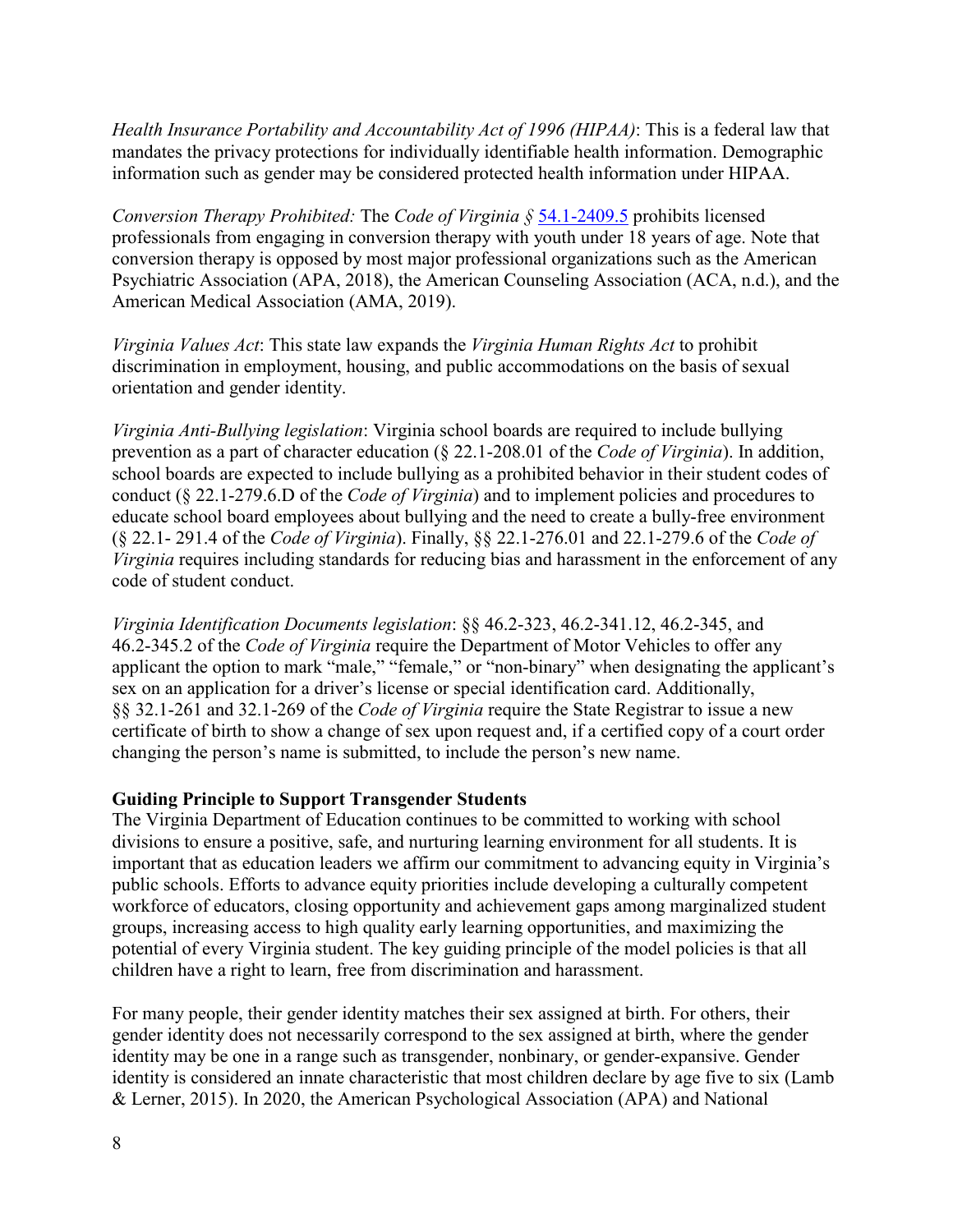<span id="page-8-0"></span>Association of School Psychologists (NASP) declared in a resolution that "all persons, including children and adolescents who are diverse in their sexuality and gender identities, expression, and/or presentation, have the inherent human right to equal opportunity and a physically and psychologically safe environment within all institutions." The American Academy of Pediatrics (2018) also acknowledged that, "variations in gender identity and expression are normal aspects of human diversity."

School divisions are encouraged to develop comprehensive policies, regulations, guidance and implementation plans to minimize social stigmatization for such students and maximize opportunities for social integration so that all students have an equal opportunity to attend school, be engaged, and achieve academic success. This process should be informed by the needs of students, and the strongest policies are developed when they include student participation. A recent study found that inclusive policies that focus on sexual orientation and gender identity were associated with more supportive school environments for LGBTQ+ youth and had a direct association with less truancy (Day, Ioverno, & Russell, 2019). While the terminology *transgender* is used throughout this document, it should be interpreted to include genderexpansive, nonbinary, and gender nonconforming individuals who do not identify on the cisgender binary.

To comply with HB 145 (2020) and SB 161 (2020), local school boards shall adopt policies consistent with model policies contained in this document no later than the 2021-2022 school year. They may adopt more comprehensive policies than these model policies relating to the treatment of transgender students. The goal is to develop policies that are informed by the law and ensure that all students, including transgender students, have safe, supportive, and inclusive school environments. Local school boards should consult with their school board attorney in the development of policies and regulations relating to the treatment of transgender students.

The purpose of this document is to present model policies for use during the local school board's policy development process. Given the broad range of topics to be addressed by local school boards relating to the treatment of transgender students, it is likely that multiple policies will be needed in different categories rather than a single policy. Existing policies and regulations may also need to be expanded or clarified to be more gender-inclusive or to emphasize specific protections for transgender, nonbinary, and gender-expansive students. This document provides information, best practices, guidance, procedures, and standards for each topic, and model policies are highlighted and distinctive from the discussions. Local school boards may adopt example language in the model policies or use it as a guide to draft policies that meet the unique needs of their school division.

## **Bullying, Harassment, and Discrimination**

Because of societal prejudice and lack of awareness or understanding, transgender students may experience rejection, criticism, or bullying, that affect their emotional health and academic achievement. A 2019 national survey by GLSEN found that 84 percent of transgender youth feel unsafe at school, and those who experience victimization have significantly lower GPAs, are more likely to miss school out of concern for their safety, and are less likely to plan on continuing their education (Kosciw, Clark, Truong, & Zongrone, 2020). Compared to their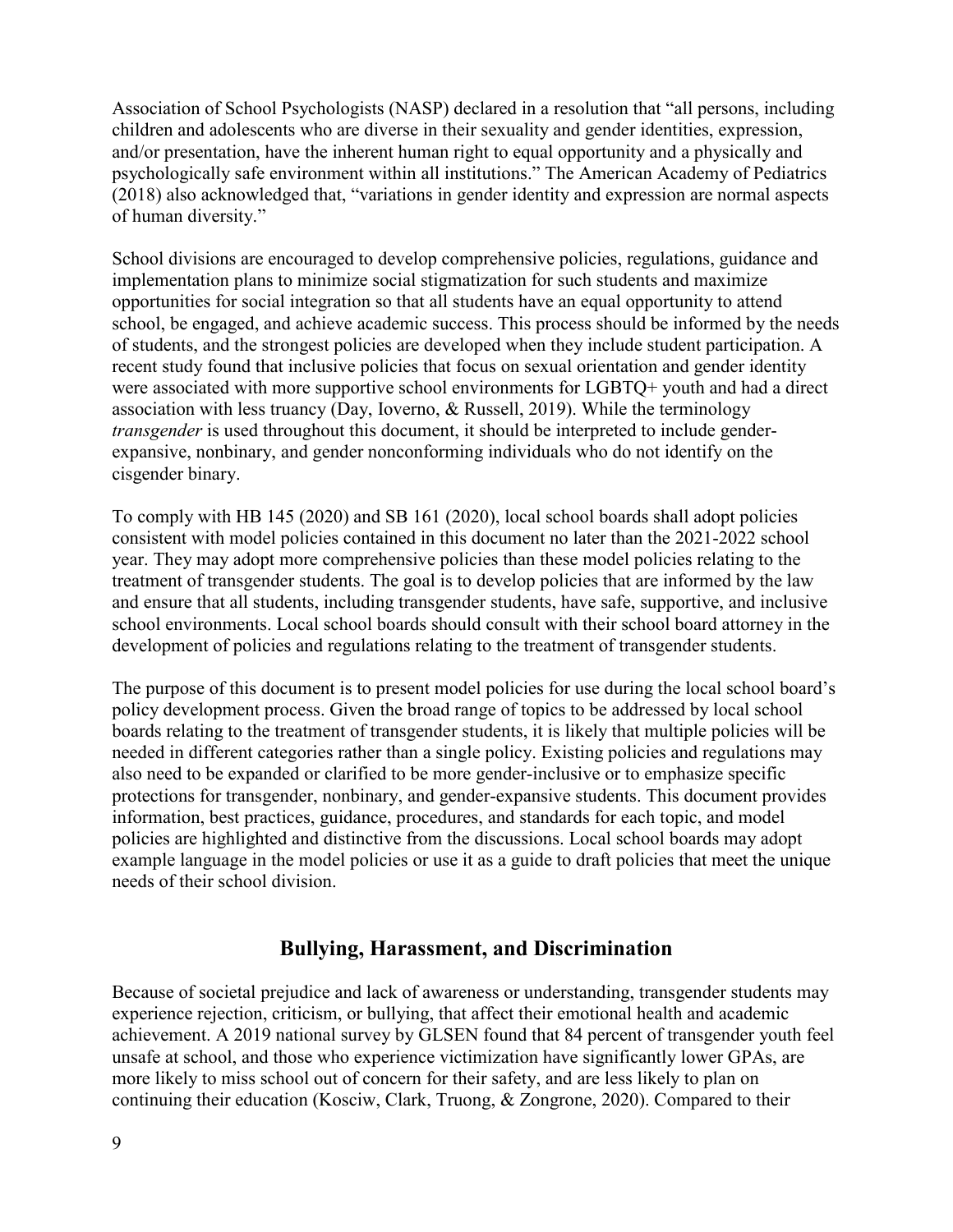cisgender and heterosexual peers, LGBTQ+ youth report much higher rates of depression, anxiety, alcohol and drug use, and lower self-esteem. LGBTQ+ youth of color may experience additional stress and adverse effects as a result of their intersecting identities, facing both bias against their gender identity or expression as well as racism. Research has shown that LGBTQ+ students experience higher levels of victimization because of their gender identity and/or gender expression and have more adverse outcomes compared to their cisgender and heterosexual peers (Human Rights Campaign Foundation, 2018):

- 73 percent of surveyed LGBTQ+ youth have experienced verbal threats because of their actual or perceived LGBTQ+ identity.
- 77 percent of surveyed LGBTQ+ youth report feeling depressed or down over the past week, and more than 70 percent report feelings of worthlessness and hopelessness in the past week.
- 95 percent of surveyed LGBTQ+ youth report trouble sleeping at night.

Furthermore, a recent study found that socially transitioned transgender children who are supported in their gender identity have no elevations in depression and only minimal elevations in anxiety relative to population averages (Olson, Durwood, DeMeules, & McLaughlin, 2016). According to the Office of Civil Rights (OCR), "in cases where a complaint alleges that a school's action or policy excludes a person from participation in, denies a person the benefits of, or subjects a person to discrimination under an education program or activity, on the basis of sex, the *Bostock* opinion guides OCRs understanding that discrimination against a person based on their status as homosexual or transgender generally involves discrimination on the basis of their biological sex. "(OCR, 2020). For transgender students, acts of verbal harassment may include the intentional and persistent use of names and pronouns not consistent with their identity. Sexbased harassment may also include the disclosure of the student's gender identity without their consent as this presents safety concerns for the student.

Each local school division should ensure its compliance with all state and federal laws regarding harassment, intimidation, or bullying. Schools should have well-publicized policies prohibiting harassment and procedures for reporting and resolving complaints consistent with *Model Policy to Address Bullying in Virginia's Public Schools* (VDOE, 2013) and compliant with the *Code of Virginia* § 22.1-276.01, § 22.1-208.01, § 22.1-279.6.D, § 22.1-291.4.

The OCR indicated that discrimination against a person based on their status as transgender generally involves discrimination on the basis of their biological sex (OCR, 2020). Thus, schools have a responsibility to respond to discrimination on the basis of sex, including on the basis of the student's nonconformance to stereotyped notions of gender. Additionally, President Biden issued an Executive Order that states "Children should be able to learn without worrying about whether they will be denied access to the restroom, the locker room, or school sports…All persons should receive equal treatment under the law, no matter their gender identity or sexual orientation" (Exec. Order No. 13988, 2021).

Schools should provide a safe educational environment for all students and treat all students with dignity and respect, regardless of a student's sex, sexual orientation, gender identity/expression, or transgender status. Local school boards should expand their policies prohibiting discrimination, harassment, and bullying to emphasize that discrimination or harassment against a student, by either school staff or by other students, on the basis of their gender identity is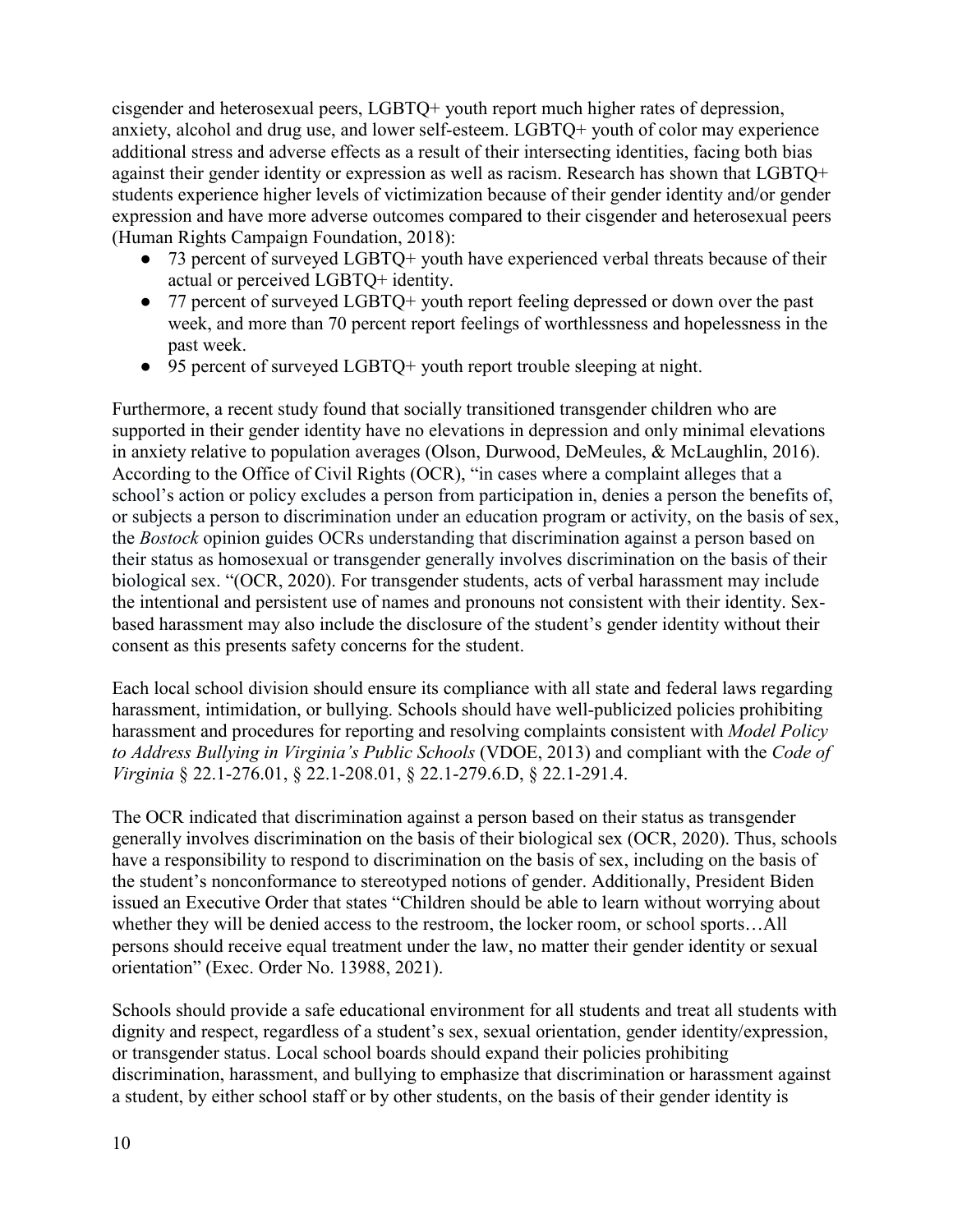<span id="page-10-0"></span>prohibited under federal and state laws. Nondiscrimination policy and related complaint procedures should be readily accessible to students and parents/guardians. While there are existing procedures for complaints related to discrimination, harassment, and bullying, school divisions may consider emphasizing steps that a student or parent may take for complaints specifically related to discrimination based on gender identity. For example, a division-level ombudsman or team may be established to hear concerns brought by students, families, and staff when their concerns are not resolved at the school level. This division-level ombudsman or team may also be available to provide consultations to school staff with questions regarding the implementation of the policies. To assist staff in understanding how to provide a safe educational environment for transgender students, refer to considerations for training under the Professional Development and Training section.

*The [School Division] prohibits any and all discrimination, harassment, and bullying based on an individual's actual or perceived race, color, national original, religion, sex, sexual orientation, gender identity, disability, or any other characteristic protected by law.*

*Any incident or complaint of discrimination, harassment, or bullying shall be given prompt attention, including investigating the incident and taking appropriate corrective action, by the school administrator. Complaints alleging discrimination, harassment, or bullying based on a student's actual or perceived gender identity shall be handled in the same manner as other discrimination or harassment complaints. The [School Division's Designated Contact] shall be available to hear concerns from students and parents when complaints are not resolved at the school level.* 

# **Student Privacy/Confidentiality**

Many transgender students undergo the process of gender transition to confirm and live as the gender consistent with their gender identity. School divisions are encouraged to communicate openly, albeit confidentially, with students and families regarding the student's gender identity to ensure that appropriate steps are taken to determine a student's needs and address any privacy concerns and associated risks to the student's well-being. Protecting transgender students' privacy is critical to ensuring that they are treated consistent with their gender identity and minimizing the risk of harm to the students.

Regarding student privacy within the school community, a student's gender identity may be public or private, and the degree to which others are aware of the student's gender identity will influence plans to support the student. Given the potential for discrimination, sharing this information could expose a student to harassment and abuse from peers or adults within the school community. School staff should discuss with the student about how they prefer information about their gender identity to be shared. Some students may wish the information to remain private while others may prefer that the gender identity is shared or even discussed in class. If the student is in a setting where they have been known by their assigned sex at birth, options for privacy may be limited. In some situations, the student's move to a new school setting (e.g., starting middle school, transferring to a different school) affords the opportunity to confirm their gender identity with more privacy. Regardless of the circumstances, the school should support the student's need for privacy and safety and not disclose a student's gender identity to other students or other parents. Additionally, school staff should treat a student's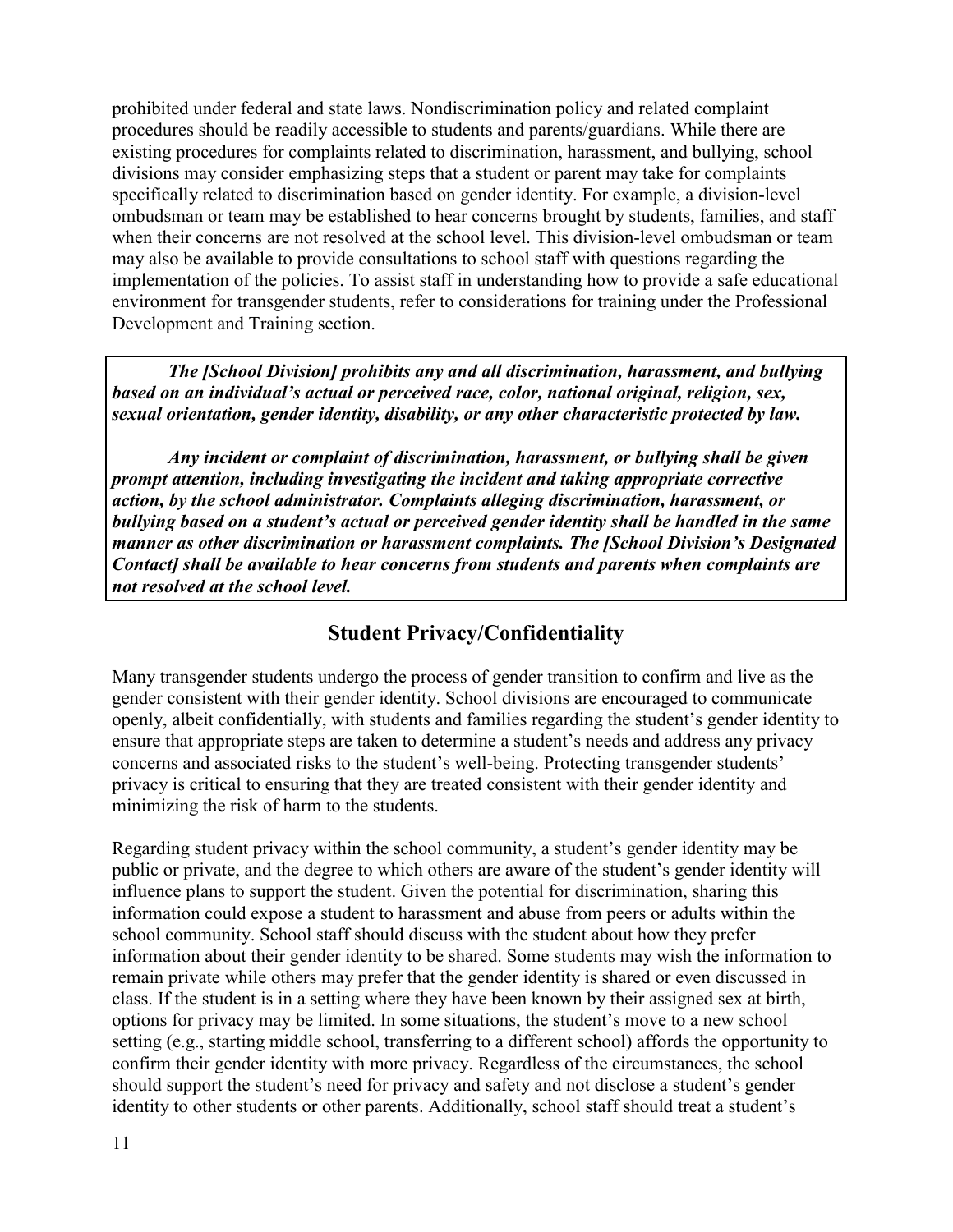<span id="page-11-0"></span>gender identity as being particularly sensitive information that should not be shared even internally among school personnel except to those with a legitimate educational interest or need to know. When a student publicly shares their gender identity, schools should work proactively to set clear boundaries about being gender inclusive and respond to negative reactions from the school community should they arise. Refer to additional discussions in the Other Considerations section regarding the process for school personnel when a student or parent informs the school about the student's gender identity.

Regarding student privacy outside of the school community, a student's gender identity, legal name, or sex assigned at birth may be considered confidential medical information and protected Personally Identifiable Information (PII). Disclosure of that information may violate the school's obligations under the *Family Educational Rights and Privacy Act* (FERPA) and the *Health Insurance Portability and Accountability Act of 1996* (HIPAA). Although school divisions may disclose a student's name and gender as directory information, parents and eligible students have [the right to](https://law.lis.virginia.gov/vacode/title22.1/chapter14/section22.1-287.1/) refuse the designation of that information as directory information, pursuant to [§](https://law.lis.virginia.gov/vacode/title22.1/chapter14/section22.1-287.1/) 22.1-287.1 of the *Code of Virginia*. Absent an explicit legal obligation, permission, or authorization from the appropriate party, such information should not be shared with anyone, and the local policy should explicitly prevent such disclosures. In order to maintain confidentiality, school divisions may need to consider additional policies related to record keeping. Refer to additional discussions on the separation of confidential information under the Student Records section. Any unauthorized disclosure of protected student information should be addressed according to existing policies and regulations in accordance with FERPA and HIPAA.

Additionally, privacy and confidentiality are critical for transgender students who do not have supportive families. Disclosing a student's gender identity can pose imminent safety risks, such as losing family support or housing. According to a recent study, LGBT youth have a 120 percent increased risk of experiencing homelessness compared to youth who identified as heterosexual and cisgender (Morton, Dworsky, & Samuels, 2017). School divisions will need to consider the health and safety of the student in situations where students may not want their parents to know about their gender identity, and schools should address this on a case-by-case basis. If a student is not ready or able to safely share with their family about their gender identity, this should be respected. There are no regulations requiring school staff to notify a parent or guardian of a student's request to affirm their gender identity, and school staff should work with students to help them share the information with their family when they are ready to do so. Refer to additional discussions regarding when parents are aware of but are not affirming of the student's gender identity in the next section.

*All school personnel shall adhere to legal standards of confidentiality relating to information about a student's gender identity, legal name, or sex assigned at birth.* 

 *In addition to adhering to all legal standards of confidentiality, school personnel shall treat information relating to a student's gender identity as being particularly sensitive, shall not disclose it to other students and other parents, and shall only disclose to other school personnel with a legitimate educational interest.* 

**Student Identification**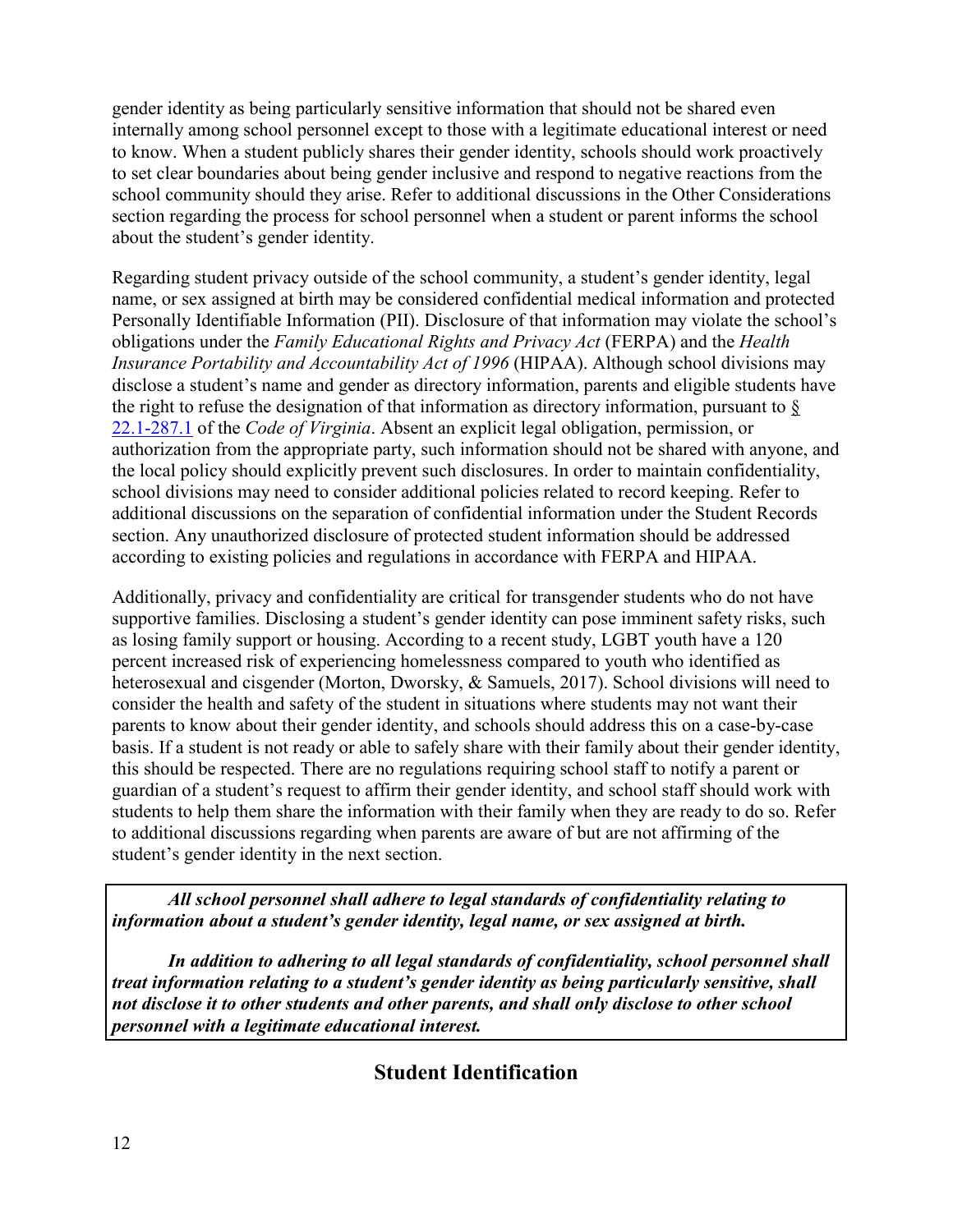For many transgender students, their daily emotional and psychosocial wellness are dependent on receiving support and recognition for their gender identity. A transgender student may adopt a name that is different from their legal name on their birth certificate and use pronouns reflective of their gender identity. Many transgender students will adopt the gender pronouns typically associated with their gender identity. For example, most transgender girls will use she/her/hers pronouns, while most transgender boys will use he/him/his pronouns. There may be a less common pattern of pronoun usage among nonbinary students. Nonbinary students, as well as transgender students, may use gendered pronouns like she/her/hers or he/him/his, use genderneutral pronouns such as they/them/their or ze/hir/hirs, use multiple sets of pronouns interchangeably, or use their name in place of any pronoun. School divisions should accept a student's assertion of their gender identity without requiring any particular substantiating evidence, including diagnosis, treatment, or legal documents. A student is considered transgender if, at school, the student consistently asserts a gender identity different from the sex assigned at birth. This should involve more than a casual declaration of gender identity, but it does not necessarily require any substantiating evidence nor any required minimum duration of expressed gender identity. Establishing gender identity can present differently from student to student, including, but not limited to: uniform assertion of such an identity, indication that the identity is sincerely held as part of the student's core identity, or that the student is not asserting such an identity for an improper purpose. Schools should work with a student to address any concern that an asserted gender identity may be for an improper purpose, such as permitting the student to respond with information that supports the request to be treated consistent with their gender identity.

When a student asserts that they have a name and/or pronoun affirming their gender identity, school staff should abide by the student's wishes as to how to address the student. All school employees shall treat all students with respect and dignity. In accepting employment with a school district, a school staff member agrees to abide by and uphold their school board's policies and procedures, as well as federal and state laws. A school administrator may need to direct school staff to abide by the wishes of a student on their name and pronoun. A school employee's intentional and persistent refusal to respect a student's name and pronoun is considered discriminatory. Schools also should be prepared for genuinely innocent confusion or uncertainty that may come up from school staff and students. Existing school board policies, including antidiscrimination, harassment, and bullying policies, may need to be adjusted or clarified relating to processes that address when a school staff member fails to comply with the student's request or an administrator's directive to use the name and pronoun consistent with their gender identity.

*Schools shall allow students to use a name and gender pronouns that reflect their gender identity without any substantiating evidence. School staff shall, at the request of a student or parent, when using a name or pronoun to address the student, use the name and pronoun that correspond to their gender identity.*

In the situation when parents or guardians of a minor student (under 18 years of age) do not agree with the student's request to adopt a new name and pronouns, school divisions will need to determine whether to respect the student's request, abide by the parent's wishes to continue using the student's legal name and sex assigned at birth, or develop an alternative that respects both the student and the parents. This process will require consideration of short-term solutions to address the student's emotional needs to be affirmed at school as well as the long-term goal of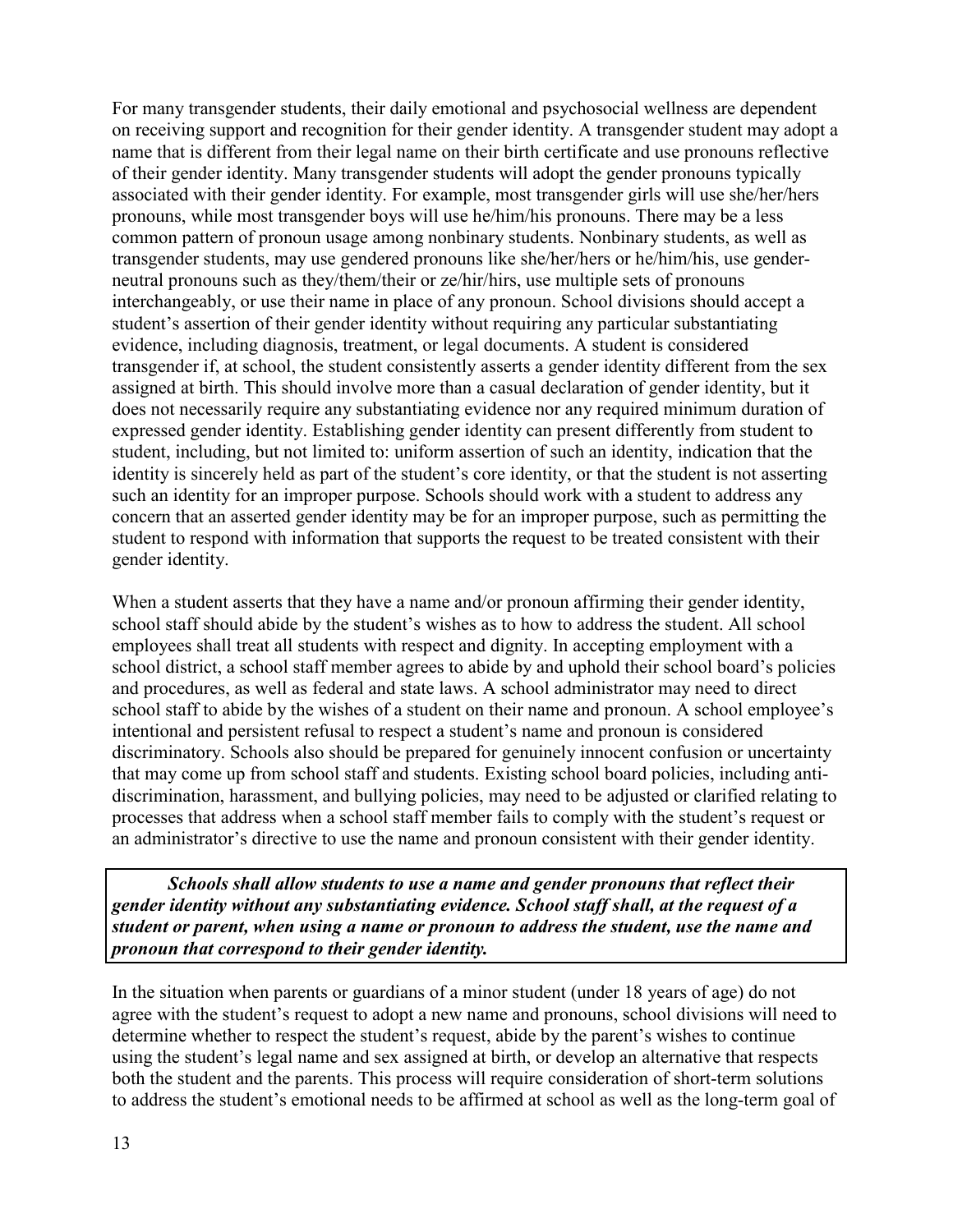<span id="page-13-0"></span>assisting the family in developing solutions in their child's best interest. For example, a plan may include addressing the student at school with their name and pronoun consistent with their gender identity while using the legal name and pronoun associated with the sex assigned at birth when communicating with parents or guardians. Research has shown that transgender youth with supportive families experience a 52 percent decrease in recent suicidal thoughts and 46 percent decrease in suicide attempts (Ryan, Russell, Huebner, Diaz, & Sanchez, 2010) and that "chosen name used in more contexts was associated with lower depression, suicidal ideation, and suicidal behavior" (Russell, Pollitt, Li, & Grossman, 2018). Thus, school staff should be prepared to support the safety and welfare of transgender students when their families are not affirming. School staff should provide information and referral to resources to support the student in coping with the lack of support at home, provide information and resources to families about transgender issues, seek opportunities to foster a better relationship between the student and their family, and provide close follow-ups with the family and student. Refer to Appendix A for resources to support families of transgender students. To comply with [§ 63.2-1509](https://law.lis.virginia.gov/vacode/title63.2/chapter15/section63.2-1509/) of the *Code of Virginia*, whenever school personnel suspects or becomes aware that a student is being abused, neglected, or at risk of abuse or neglect (as defined by § 63.2-100 of the *Code of Virginia*) by their parent due to their transgender identity, they must report those concerns to Child Protective Services immediately. Before making a decision on policies relating to situations when parents or guardians are not accepting of the student's gender identity, school divisions should consult their school board attorney.

#### **School Records**

Schools' student information systems typically use the student's legal name and sex assigned at birth as reflected on their birth certificate, required at the time of school registration ([§ 22.1-3.1](https://law.lis.virginia.gov/vacode/title22.1/chapter1/section22.1-3.1/) of the *Code of Virginia*), and some documents attached to student records may require the use of the legal name and sex assigned at birth. Information in the student information systems is then used for a variety of documents and processes such as a unique student identification number needed for proper student accounting (i.e., for purposes of funding and accountability indicators), communication with parents, class rosters, attendance records, student identification cards, library cards, standardized tests, year books, and school photos. Not all transgender students update legal documents to align with their new name and gender, but they may wish to use the name and gender consistent with their gender identity in their school documents and processes. Record keeping that does not include the legal name and sex assigned at birth as well as the name and gender consistent with the gender identity may pose risks of inadvertently disclosing the student's gender identity as well as cause potential emotional trauma for a transgender student.

School divisions should develop solutions to support a transgender student's wishes for privacy. For example, schools could consider maintaining the student's legal name and sex assigned at birth as sensitive information in their student information system that requires additional privilege to access. The student information system can then separately include the name and gender consistent with the gender identity as additional information that is used to the greatest extent possible to populate school-related documents and are available to other users. The protection of the student's legal name and gender as sensitive information would prevent a student's gender identity from being disclosed, such as by a substitute teacher. In situations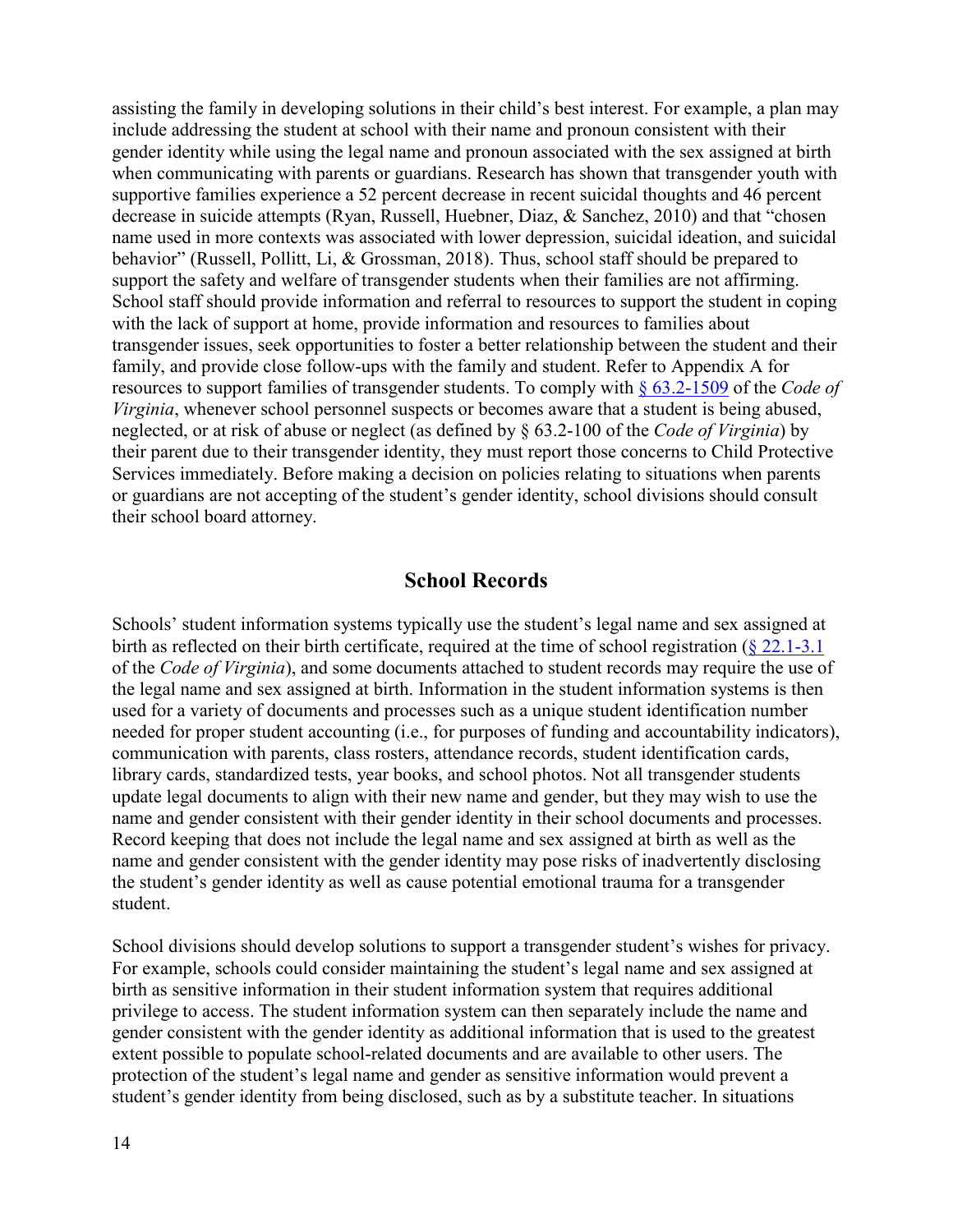where school divisions are required to use or to report a transgender student's legal name or sex assigned at birth, such as for purposes of standardized testing or student data reporting to the VDOE, school staff should adopt practices to avoid the inadvertent disclosure of such information. Additionally, schools should eliminate gender markers from their forms, documents, and records when feasible. While the topic of transgender students usually focuses on transgender males or transgender females, there are students who identify as nonbinary or gender-expansive. Since the concept of gender is increasingly being viewed as a gender spectrum, it may be beneficial to remove gender from forms and documents or provide a broader, more inclusive range of options. For purposes of data collection, the VDOE has expanded gender choices to include nonbinary as a third option if the student or parent wishes to use this option.

When a student or parent requests to change the student's name or gender on school records, the extent to which records are modified will depend on the type of record and the substantiation of the change. Local school boards may need to revise or clarify current policies relating to the process to change any element of a student's record, including the appeals process for decisions made regarding a change to the student's record.

School divisions will also need to consider policies relating to records for former students. When a student transitions after they are no longer enrolled in the school division, they may request amendments to school records reflecting a new name and gender that are different from those during their attendance. Former students may want to ensure that information on their records such as transcripts and standardized test scores are consistent with information they are submitting such as those on college or job applications. School divisions could consider respecting a former student's request to amend records retroactively and may consider processing those requests in the same way other student record amendment requests are processed. If a former student obtains a court order changing their name or amend other legal documents such as their birth certificate, state-or federal-issued identifications, or passports, school divisions, when requested, should amend the student's record, including reissuing a high school diploma or transcript, to reflect the student's current name and gender. Before making a decision on policies relating to changes to school records, transcripts, and diplomas, school divisions should consult their school board attorney.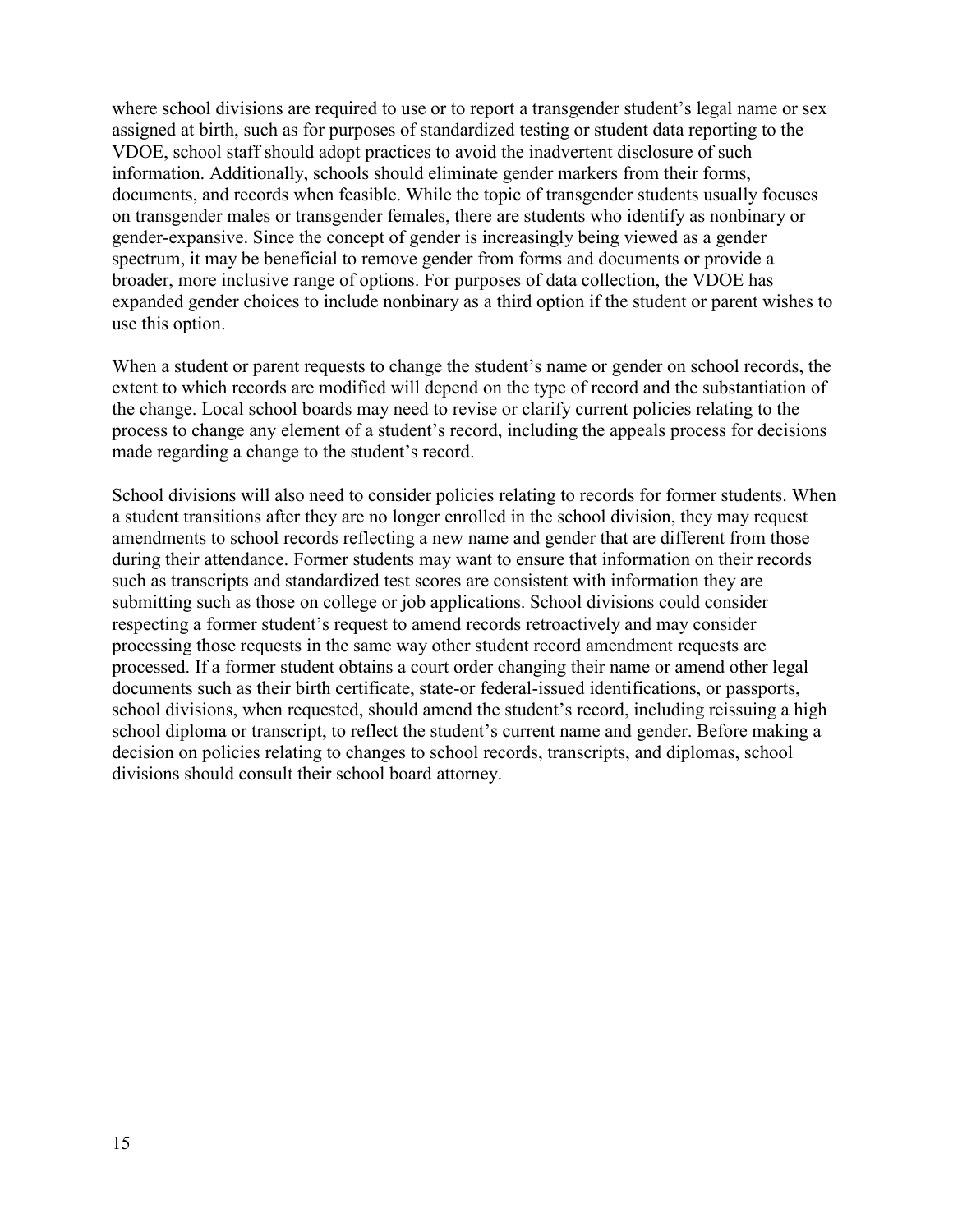<span id="page-15-0"></span>*[School Division] is required to maintain a record that includes a student's legal name and sex assigned at birth and may be required to use or report the legal name and sex assigned at birth in some situations. In situations where school staff is required to use or to report a transgender student's legal name or sex assigned at birth, such as for purposes of standardized testing, school staff and administrators should adopt practices to avoid the inadvertent disclosure of such information.* 

*Upon the request of a student or parent, schools shall use the name and gender consistent with the student's gender identity on other school records or documents.* 

*Schools shall change a student's name and gender designation upon verification or submission of a legal document such as a birth certificate, state- or federal-issued identifications, passport, or court order. Records of former students may also be re-issued with the submission of legal documents substantiating the amended name and gender.* 

### **Dress Code**

Local school board policies regarding dress code should serve to support equitable educational access for all students. The goal of dress or grooming codes should be to ensure the health and safety of students and not contribute to a hostile or intimidating atmosphere for any student. Dress codes, including hairstyles, should encompass broad guidelines that are not genderspecific and free of gender stereotypes. For example, gender-inclusive language such as "clothing must be worn in a way such that genitals, buttocks, and nipples are covered with opaque material" should be used rather than prohibiting certain types of clothing typically associated with one gender (e.g., "a mini skirt" or "camisole"). Transgender students have the right to dress in a manner consistent with their gender identity or gender expression, and any student has the right to expression free from gender expectations, as long as the student's attire complies with the school's dress code. Dress codes should be written, enforced, and applied consistently and equally to all students regardless of gender. In addition, § [22.1-279.6](https://law.lis.virginia.gov/vacode/title22.1/chapter14/section22.1-279.6/) of the *Code of Virginia* permits any school board to include in its code of student conduct a dress or grooming code. For school divisions who do include dress and grooming standards for students, the amendment explicitly states that any dress or grooming code shall "maintain gender neutrality by subjecting any student to the same set of rules and standards regardless of gender;...not have a disparate impact on students of a particular gender."

School divisions should further examine and eliminate provisions for gender-specific attire relating to school activities and events such as physical education uniforms, school ceremony attires, gender-specific graduation gowns, band uniforms, or orchestra uniforms when these provisions are not necessary for educational purposes. For example, schools may require formal attire for all students at a choral concert but should not specify that girls must wear dresses and boys must wear ties.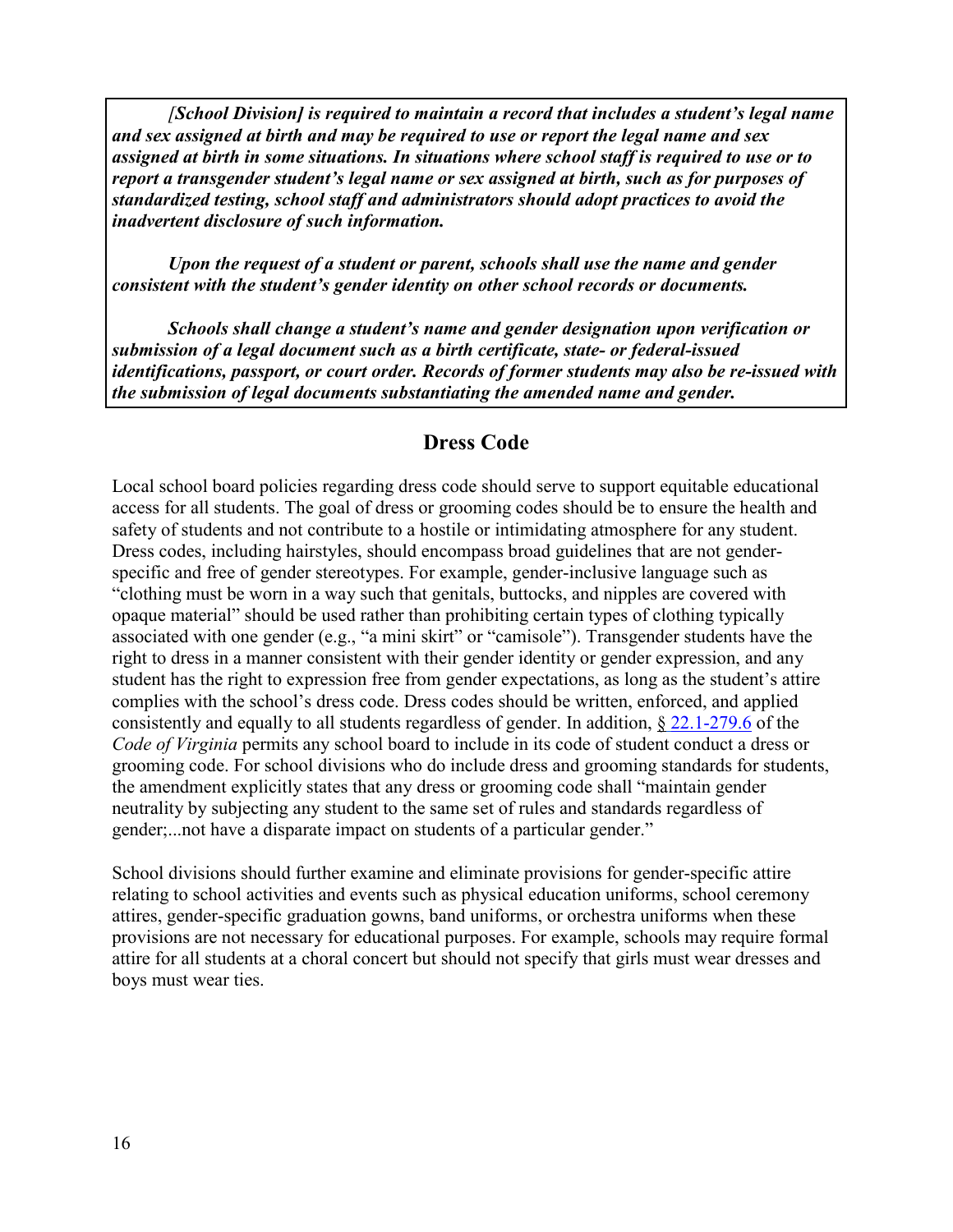<span id="page-16-0"></span>*Dress and grooming codes shall be written relating to the attire or articles of attire without limits on gender expectations. Students have a right to dress in a manner consistent with their gender identity or gender expression. Schools shall administer and enforce dress and grooming codes consistently across the student body, regardless of actual or perceived gender identity or gender expression.* 

*Requirements for attire for school-related programs, activities, and events shall be genderneutral.* 

## **Access to Activities and Facilities**

#### **Student Participation in School Activities and Events**

In general, school divisions should make efforts to eliminate gender-based practices to the extent possible. Gender-based policies, rules, and practices can have the effect of marginalizing, stigmatizing, and excluding students, regardless of their gender identity or gender expression. Examples of practices that may be based on gender include grouping students for class activities, gender-based homecoming or prom courts, limitations on who can attend as "couples" at school dances, and gender-based events such as father-daughter dances. School divisions should review any gender-based policies, rules, and practices to determine whether they serve a legitimate educational goal or otherwise non-discriminatory purpose. School activities and practices should be gender-neutral and avoid dividing students by gender in the absence of an educational purpose. Any single-gender activity or program should not be premised on generalizations or stereotypes about the different talents, capacities, or preferences of any gender. For example, the composition of choruses should be gender-inclusive and based only on vocal range or quality requirements.

Whenever schools provide gender-specific activities such as physical education classes, students should be allowed to participate in a manner consistent with their gender identity. Students have the right to equitable access to programs, activities, and events that include but are not limited to acknowledgements, dances, assemblies, after-school programs, extracurricular activities, intramurals, non-competitive sports leagues, and field trips. For overnight field trips, the school should not force the student into single-occupancy accommodations that are not required for other students; however, such alternative accommodations should be made available to any student requesting them. It is important that school divisions adopt policies and procedures that are focused on the safety of all students and seek to address privacy interests in situations involving individuals undressing or showering. School divisions should ensure that all students who participate in extracurricular activities that involve overnight trips are aware of the school's policies and options available to them in advance.

HB 145 and SB 161 exclude athletics for purposes of developing local school board policies. School divisions should follow rules and policies for interscholastic athletic participation as outlined by those athletic organizations. The Virginia High School League (VHSL) has provided policies regarding the participation in gender-specific sports team by transgender students (VHSL, 2020).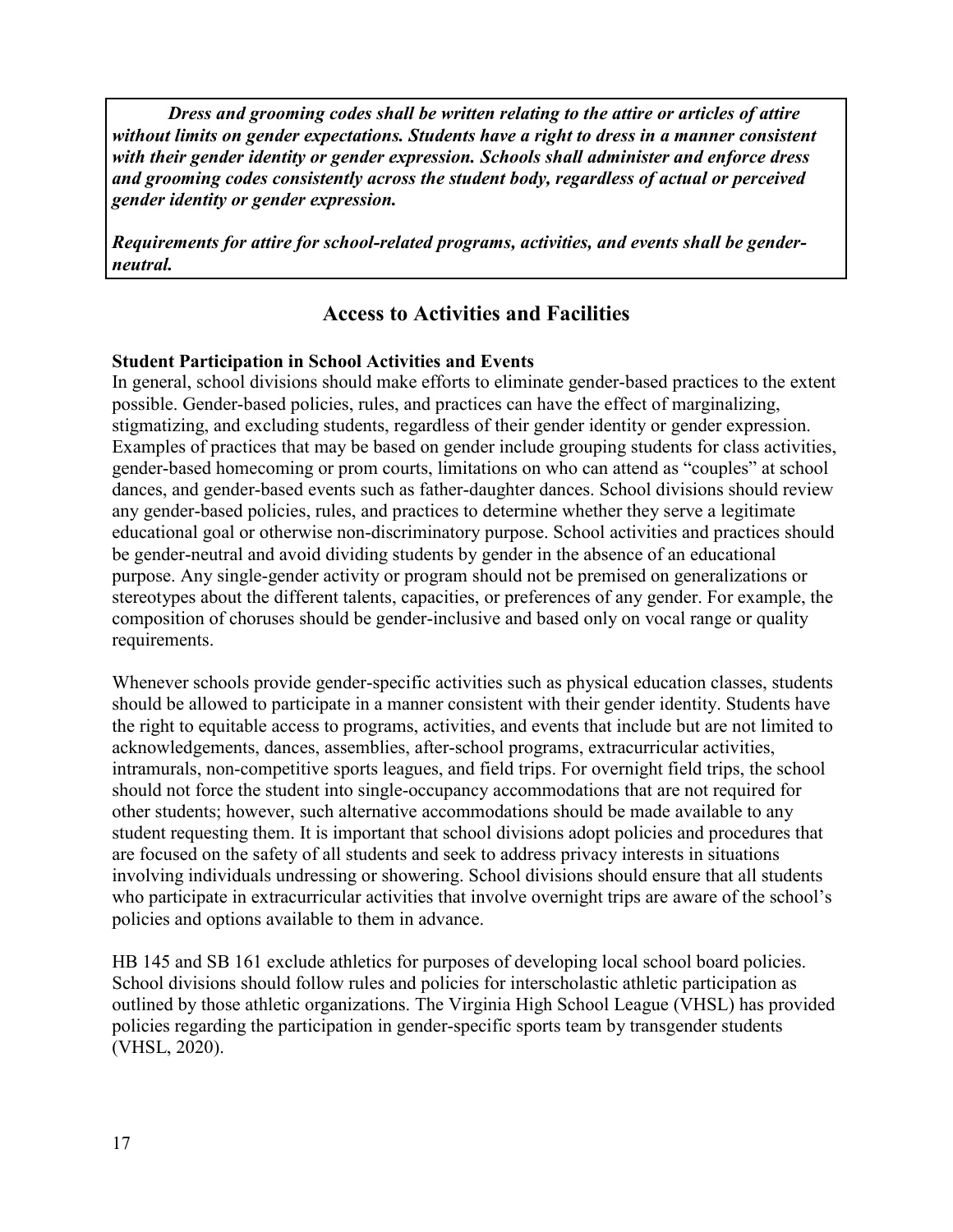<span id="page-17-0"></span> *Schools shall eliminate the practice of segregating students by gender to the extent possible.* 

*For any school program, event, or activity, including extra-curricular activities that are segregated by gender, [School Division] shall allow students to participate in a manner consistent with their gender identity.* 

*Athletic participation regulated by the Virginia High School League (VHSL) or another organization such as the Virginia Scholastic Rowing Association (VASRA), as well as middle school athletics, shall be in compliance with policies and rules outlined by those organizations.* 

#### **Access to Facilities**

All students are entitled to have access to restrooms, locker rooms, and changing facilities that are sanitary, safe, and adequate, so that they can comfortably and fully engage in their school programs and activities. Schools frequently maintain separate restrooms, locker rooms or other facilities for males and females. Students should be allowed to use the facility that corresponds to their gender identity. While some transgender students will want that access, others may want alternatives that afford more privacy. Taking into account existing school facilities, administrators should take steps to designate gender-inclusive or single-user restrooms commensurate with the size of the school. When schools have available gender-inclusive or single-user restrooms or private changing areas, these restrooms or areas should be accessible to all students without special codes or keys. This would allow for any students seeking privacy to access single-user restrooms and private changing areas voluntarily. For locker room facilities without private changing areas, school divisions should make reasonable accommodations for requests for increased privacy. At the request of any student, schools should offer alternative arrangements such as a separate changing schedule, use of a nearby private area, access to a staff member's office, not requiring students to dress in uniform for physical education, or offering alternatives to in-person physical education. Any accommodations offered should be nonstigmatizing and minimize lost instructional time. Also, note that any information related to accommodations should be handled in such a way as to protect the student's privacy relating to their gender identity.

It can be emotionally harmful for a transgender student to be questioned regarding the use of restrooms and facilities. School staff should not confront students about their gender identity upon entry into the restroom. Furthermore, as school divisions plan for new school facilities or renovations, they should consider generally accommodating students who want more privacy such as designing additional single-user or gender-inclusive restrooms or changing areas. Additionally, [§](https://law.lis.virginia.gov/vacode/title22.1/chapter14/section22.1-279.6/) 22.1-6.1 of the *Code of Virginia* requires each school board to make menstrual supplies available at all times and at no cost to students in accessible locations in each elementary school and in the bathrooms of each middle and high school. Accordingly, these supplies should be made available in all bathrooms to be gender-inclusive.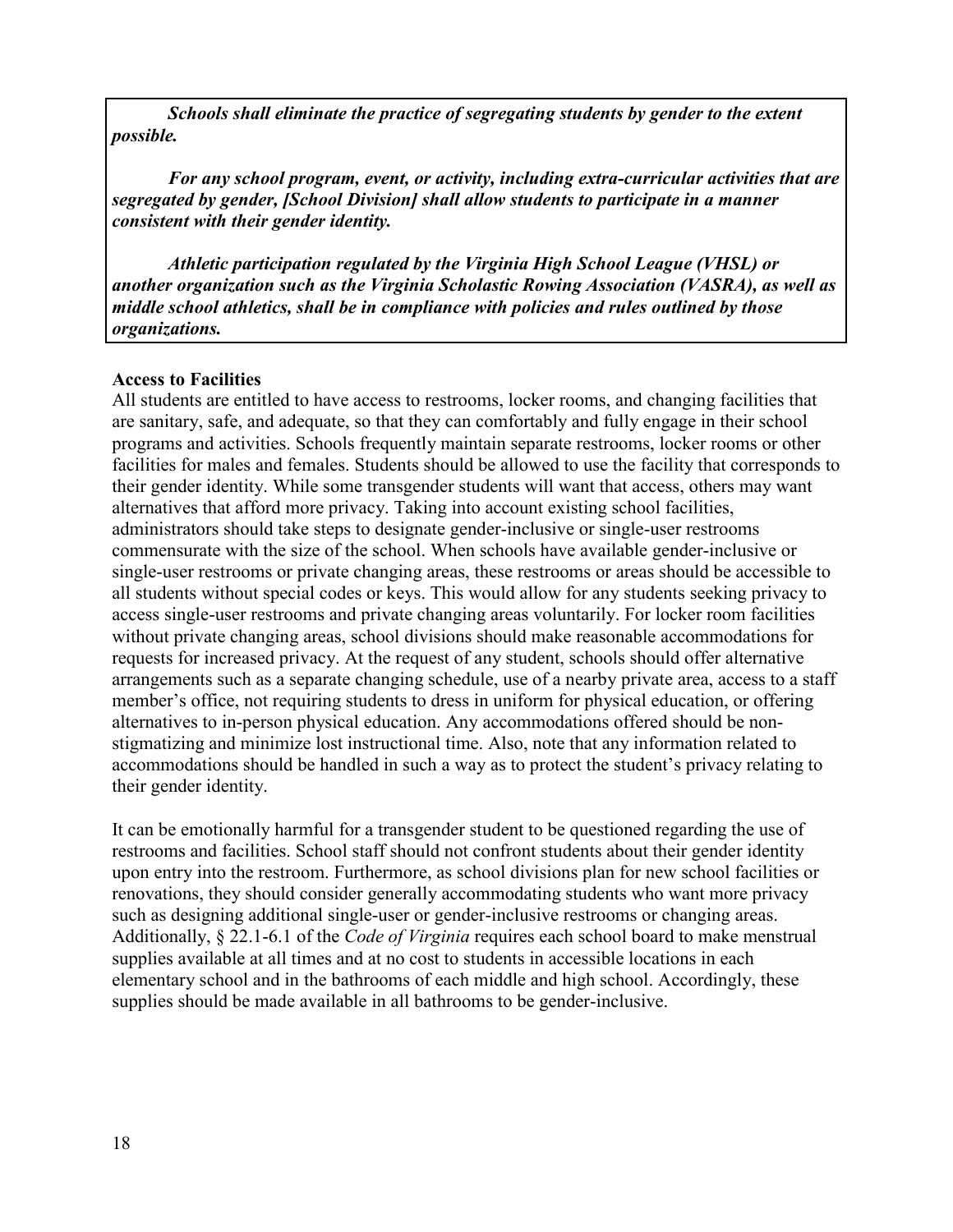<span id="page-18-0"></span> *Access to facilities such as restrooms and locker rooms that correspond to a student's gender identity shall be available to all students.* 

*Upon request, single-user or gender-inclusive facilities or other reasonable alternatives shall be made available to any student who seeks privacy. Any options offered shall be nonstigmatizing and minimize lost instructional time.* 

# **Professional Development and Training**

In order to promote a positive school climate where all students feel safe and supported, school divisions should incorporate regular education about transgender students into staff professional development and training. Periodic professional development should be provided to school mental health professionals (SMHPs), such as school-based counselors, psychologists, and social workers. SMHPs play a critical role in addressing the mental well-being of students that may have an impact on their academic performance. Thus, they are key personnel in addressing challenges that transgender students may face in their schools. Yet, in a recent national survey (GLSEN, 2019), 80 percent of SMHPs received little to no competency training in their graduate programs related to working with transgender populations, and 37 percent had not received any formal education or training on LGBTQ+-specific student issues during their professional careers. When they receive competency training and continuing education and training activities related to LGTBQ+ students, SMHPs feel more confident and engage in more efforts to support LGBTQ+ students directly and to address overall school climate. In addition to SMHPs, school divisions should provide training to all school staff, including but not limited to custodial staff, administrative support staff, substitute teachers, school nurses, and bus drivers. Any staff with opportunities to interact with students should have some familiarity with how to support LGBTQ+ students and would benefit from training that fosters a safe and supportive school climate.

The goal of professional development for all staff is to ensure that they understand the rights of all students to a safe learning environment and the local school board's expectations regarding the treatment of transgender students. Additionally, professional development should include culturally affirming, accessible LGBTQ+ competency training. It is recommended that training provided to school staff cover the following components:

- Key LGBTQ+ terminology and the use of unbiased language to promote equality and justice for LGBTQ+ students.
- Challenges and barriers frequently faced by LGBTQ+ students. This should heighten awareness of the implicit bias and discrimination that transgender students may encounter and identify the need for a gender-inclusive school.
- Federal and state laws and local school board policies and regulations relating to the rights of all students to a safe learning environment. This should include expectations relating to preventing, identifying, and responding to bullying and harassment of transgender students. Another area to address is the student's rights to privacy and how unauthorized disclosures to peers, parents, school staff, and other third parties may negatively impact the student's safety and well-being.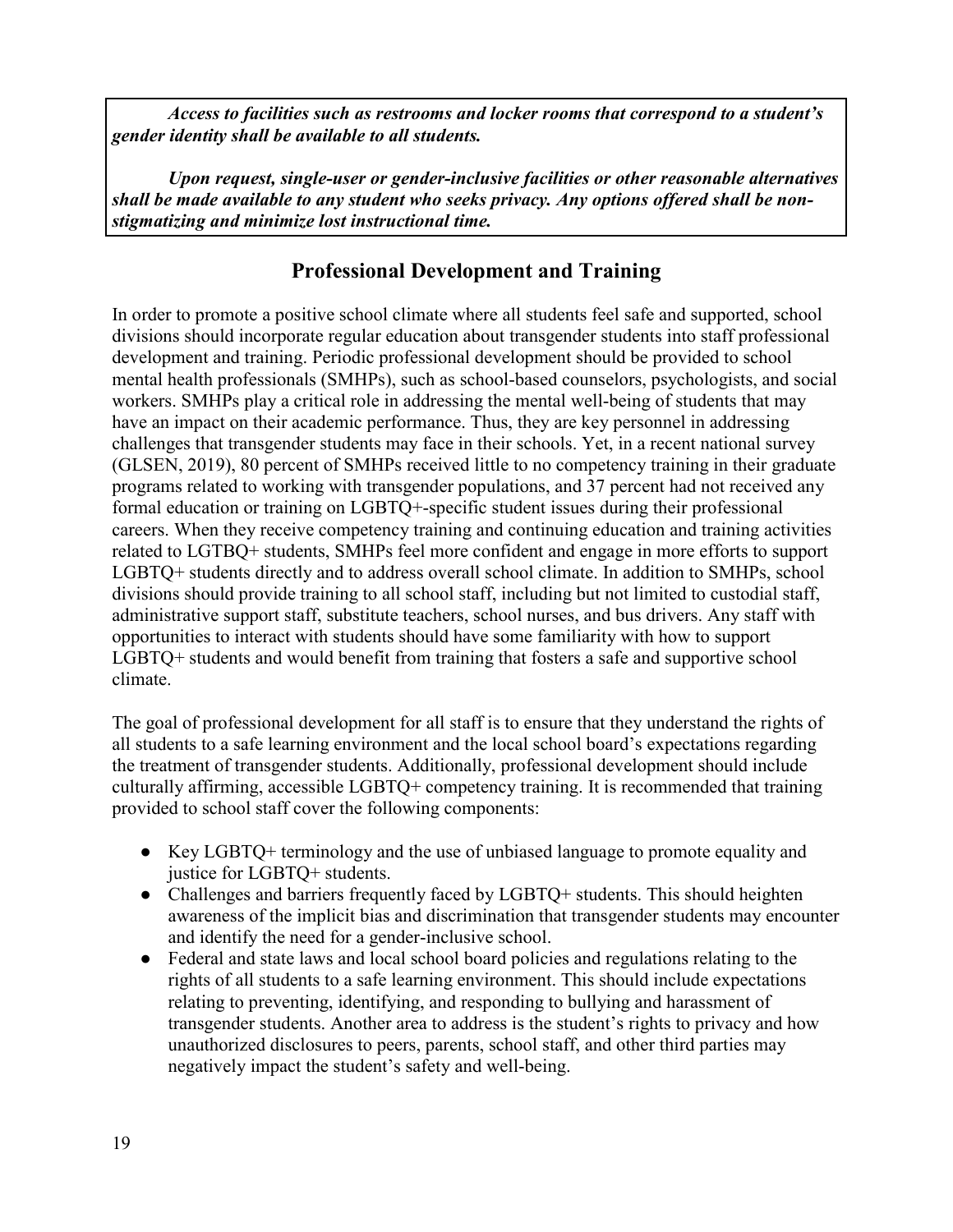- <span id="page-19-0"></span>• Practices to create a safe, inclusive environment for all students. This should include strategies to promote understanding and foster positive relationships between LGBTQ+ students and their peers and the school community and steps to affirm LGBTQ+ students.
- Knowledge of LGBTQ+ affirming resources for students and families.
- Strategies to engage parents and other stakeholders regarding an inclusive school community that affirms LGBTQ+ students.

These components may overlap with or intersect other professional development topics such as bullying prevention, mental health awareness and suicide prevention, equity, positive school climate, or trauma-sensitive practices. Local school divisions should coordinate the various professional development activities for consistency. Topics relating to LGBTQ+ students, including safety and support for LGBTQ+ students, can be interwoven with other topics or as a distinct topic in training opportunities. Additionally, to ensure effective training, school divisions should use evidence-based curricula or consult with experts for the development and delivery of LGBTQ+ cultural competency training. The inclusion of content experts, including those with lived experiences, in the training may be vital in developing allies for LGBTQ+ students. Refer to Appendix A for resources related to professional development and training.

*All school mental health professionals shall be trained annually on topics relating to LGBTQ+ students, including safety and support for LGBTQ+ students.* 

# **Other Considerations**

Students and staff each have their own unique religious and personal experiences, views, and opinions. Local school boards have an opportunity to lead discussions on issues of gender identity. It will be important to engage communities regarding policies, regulations, and procedures to ensure equal access to education. Involving appropriate community members should help to reconcile sometimes deeply conflicting community views. For example, engaging students and parents will be critical in developing policies and procedures relating to student privacy and addressing situations where parents are not affirming their child's gender identity. Additionally, local school boards may need to review agreements and processes with community partners for any activities taking place on school grounds to ensure consistency in practices. For example, local school boards may consider the applicability of policies relating to dress code and access to activities and events for programs such as Junior Reserve Officers Training Corps (JROTC) or community youth athletic leagues who use school facilities. While the conversation is not easy, local school boards and school staff will need to provide clear guidance on the implementation of these policies and reduce their exposure to legal liability.

In order for the policies to be effective, local school boards should consider developing detailed guidelines and processes for the implementation of these policies. For example, to ensure consistency across the division, guidelines for the implementation of policies should include processes to update student classroom records and other school records with the student's name and, if necessary, appropriate gender marker that are consistent with their gender identity. Such a process will require clear procedures and coordination across the school division by all personnel with responsibilities related to student information and records, including but not limited to registrars, technology support personnel managing student information systems, administrative support personnel, and test administrators. Additionally, processes, including forms or templates,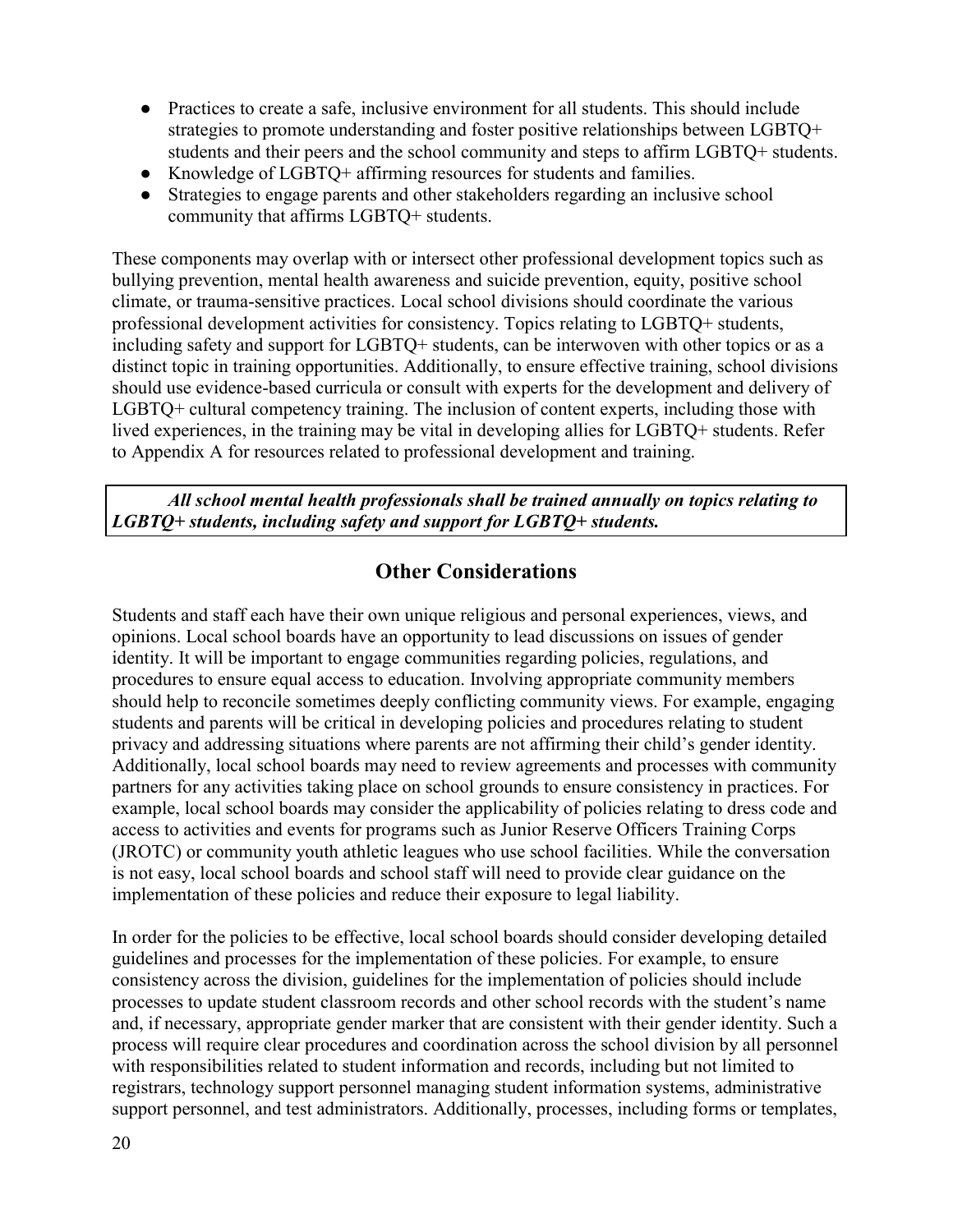should be developed to support students or parents requesting a name and gender change and requesting an action plan to support the student's transition. School divisions are recommended to establish and designate a point-of-contact or team of knowledgeable and affirming staff members to support transgender students. When a student informs the school about their transition or requests a change to their name and gender, it is recommended that a point-ofcontact, or a multi-disciplinary school team if needed, meet with the student (and parents/guardians if the parents/guardians are affirming of the student's gender identity) to develop a plan to accommodate the student's needs and requests. A template may be helpful to develop a plan that includes areas to be addressed such as names and pronouns, privacy concerns, communication plans, student information and records, access to facilities and activities, and other considerations.

In addition to policies that address the areas discussed above, local school boards should consider developing additional policies, regulations, or guidelines that foster an inclusive school climate. For example, school divisions may consider ensuring LGBTQ+-inclusive curricula. According to GLSEN, schools with LGBTQ+-inclusive and affirming curricula have students who have less-hostile school experiences, increased feelings of connectedness to the school community, better academic and mental health outcomes, and are less likely to miss school (GLSEN, 2019). School divisions may take an inclusive approach by incorporating educational content that is transgender affirming into the general education curriculum, such as history, literature, and science. For example, material may feature or include transgender people or highlight the contributions of LGBTQ+ people in state and US history curricula. School divisions should also initiate efforts to curate an inclusive library collection. As with many curricular choices, school divisions should involve key stakeholders in making those decisions. School divisions will need to consider additional actions if they wish to include material related to gender identities in Family Life Education (FLE). Per the *Code of Virginia* § 22.1-207.2, parents and guardians have the right to review the Family Life Education (FLE) curriculum. Additionally, in the *Code of Virginia* § 22.1-207.1, parents and legal guardians have the right to excuse their child from all or part of FLE instruction.

To further foster positive, inclusive school climates, school divisions should promote activities and LGBTQ+-affirming resources for students and families. For example, schools should support the formation of student clubs or programs regarding issues related to LGBTQ+ youth such as Gay-Straight Alliances or Gender & Sexuality Alliances (GSAs), ensuring that these are equally easy to establish in relation to other student clubs or programs. Besides professional development for school staff, students may also benefit from training on an inclusive school environment. This may be in the form of peer-led education groups, educational material on student rights and training on self-advocacy skills, learning assemblies, or training of student leaders. Other affirming activities include the promotion of visible supports for LGBTQ+ youth such as the use of flags and stickers and the sharing of affirming community resources. Examples of resources for students are provided in Appendix A.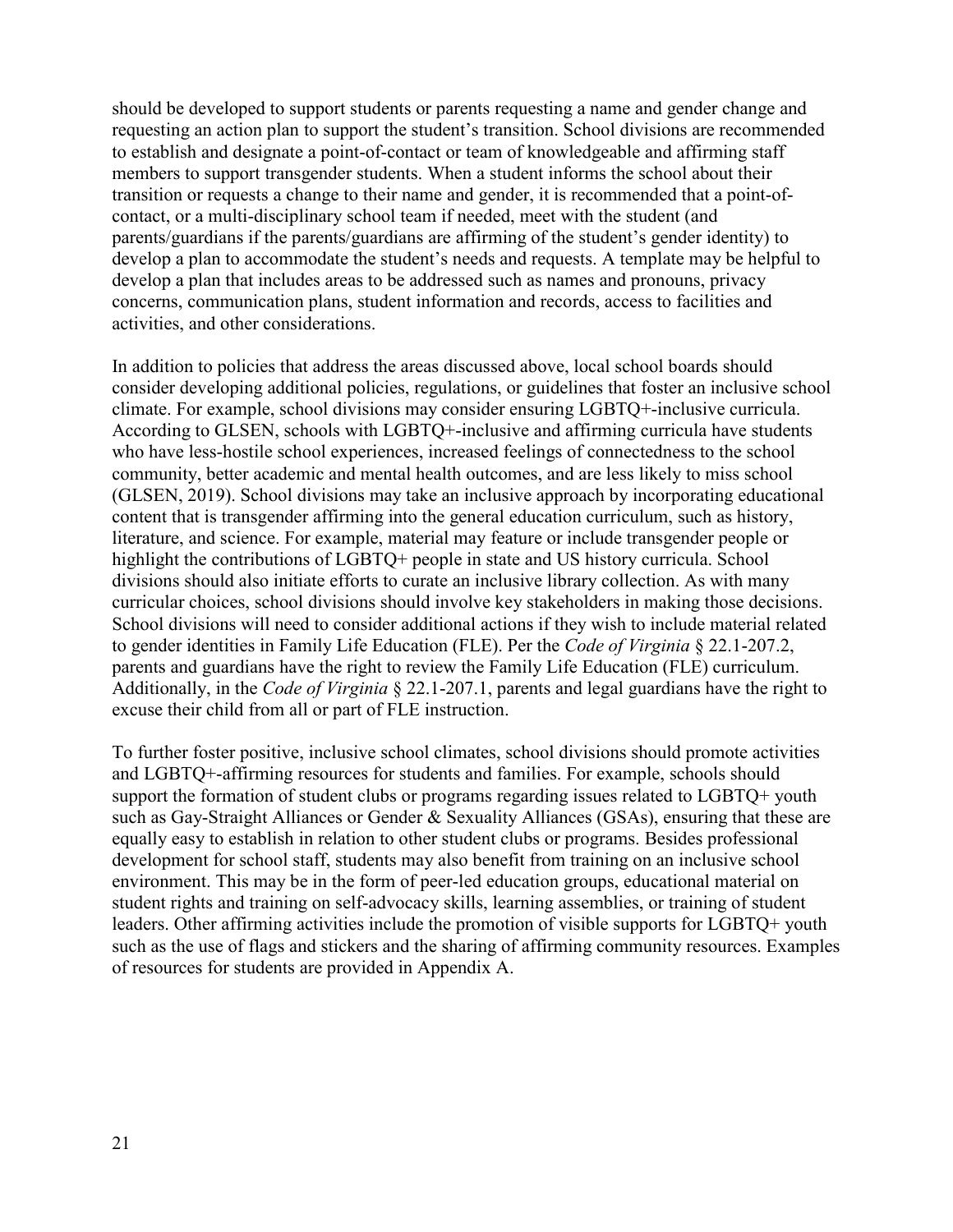## <span id="page-21-0"></span>**Appendix A: Resources**

#### **Resources for School Divisions**

American Psychological Association (APA) [LGBT Youth Resources](https://www.apa.org/pi/lgbt/programs/safe-supportive/lgbt) 

APA [Promoting Resiliency for Gender Students Diverse and Sexual Minority in Schools](https://www.apa.org/pi/lgbt/programs/safe-supportive/lgbt/resilience)

APA [Supporting Transgender and Gender Diverse Students in Schools: Key Recommendations](https://www.apa.org/pi/lgbt/programs/safe-supportive/lgbt/school-administrators.pdf)  [for School Administrators](https://www.apa.org/pi/lgbt/programs/safe-supportive/lgbt/school-administrators.pdf) 

Gender Spectrum [Gender Inclusive Schools Toolkit](https://www.aisne.org/uploaded/_Information_Resources/Documents_PDF%27s/Diversity_Inclusion/Gender_Inclusive_Schools_Toolkit.pdf) 

GLSEN [Safe Space Kit](https://www.glsen.org/sites/default/files/GLSEN%20Safe%20Space%20Kit.pdf) 

Gender Spectrum [Schools in Transition: A Guide for Supporting Transgender Students in K-12](https://gender-spectrum.cdn.prismic.io/gender-spectrum%2F7c4c63b2-52f2-4cb0-a48f-dd049bf6962c_schools-in-transition-2015-min.pdf)  [Schools](https://gender-spectrum.cdn.prismic.io/gender-spectrum%2F7c4c63b2-52f2-4cb0-a48f-dd049bf6962c_schools-in-transition-2015-min.pdf) 

Midwest Symposium for Leadership in Behavior Disorders [LGBTQ 101](https://www.pageturnpro.com/Midwest-Symposium-for-Leadership-in-Behavior-Disorders/88384-ReThinking-Behavior-Winter-2019/flex.html#page/20)

National School Board Association [Transgender Students in Schools: Frequently Asked](https://cdn-files.nsba.org/s3fs-public/reports/10711-4559_Transgender_Guide_V5_Final.pdf?wMopVcBHdWlG8wtOL.XdGhhHq_Z.bX0b#:~:text=As%20stated%20above%2C%20FPCO%20has%2Cinaccurate%E2%80%9D%20or%20%E2%80%9Cmisleading.%E2%80%9D)  [Questions and Answers for Public School Boards and Staff](https://cdn-files.nsba.org/s3fs-public/reports/10711-4559_Transgender_Guide_V5_Final.pdf?wMopVcBHdWlG8wtOL.XdGhhHq_Z.bX0b#:~:text=As%20stated%20above%2C%20FPCO%20has%2Cinaccurate%E2%80%9D%20or%20%E2%80%9Cmisleading.%E2%80%9D) 

National Black Justice Coalition [Words Matter Gender Justice Toolkit](http://nbjc.org/words-matter-gender-justice-toolkit)

SAMHSA [A Practitioner's Resource Guide: Helping Families to Support Their LGBT Children](https://store.samhsa.gov/product/A-Practitioner-s-Resource-Guide-Helping-Families-to-Support-Their-LGBT-Children/PEP14-LGBTKIDS) 

Teaching Tolerance [Classroom Resources](https://www.tolerance.org/classroom-resources) 

US Department of HHS and National Center on Parent, Family and Community Engagement [Healthy Gender Development and Young Children: A Guide for Early Childhood Programs and](https://depts.washington.edu/dbpeds/healthy-gender-development.pdf)  **Professionals** 

Virginia School Boards Association (VSBA) [Council of School Attorneys \(COSA\)](https://www.vsba.org/services/vsba_cosa/) [Welcoming Schools](https://www.welcomingschools.org/) 

**Model and Existing Policies and Guidelines**

Arlington Public Schools [APS School Board Policy Information: Transgender & Gender Non-](https://www.apsva.us/student-services/transgender-gender-nonconforming-youth/)[Conforming Students,](https://www.apsva.us/student-services/transgender-gender-nonconforming-youth/) [Policy Implementation Procedures: Transgender Students in Schools,](https://go.boarddocs.com/vsba/arlington/Board.nsf/files/BDNQEE68DE84/$file/J-2%20PIP-2%20Transgender%20Students%20in%20Schools.pdf) [Transgender Students in Schools - Guidelines and Implementation Plan](https://www.apsva.us/wp-content/uploads/2019/09/Draft-Transgender-Students-in-Schools-Guidelines-English-4.pdf)

Boulder Valley School District [Guidelines Regarding the Support of Students and Staff Who Are](https://resources.finalsite.net/images/v1559688007/bvsdorg/jmzomuch2pqpxnediene/AC-E3.pdf)  [Transgender and/or Gender Nonconforming](https://resources.finalsite.net/images/v1559688007/bvsdorg/jmzomuch2pqpxnediene/AC-E3.pdf)

California Safe Schools Coalition [Model School District Policy Regarding Transgender and](http://www.casafeschools.org/resourceguide/model-school-district-policy-transgender-gender-nonconforming-students/)  [Gender Nonconforming Students](http://www.casafeschools.org/resourceguide/model-school-district-policy-transgender-gender-nonconforming-students/)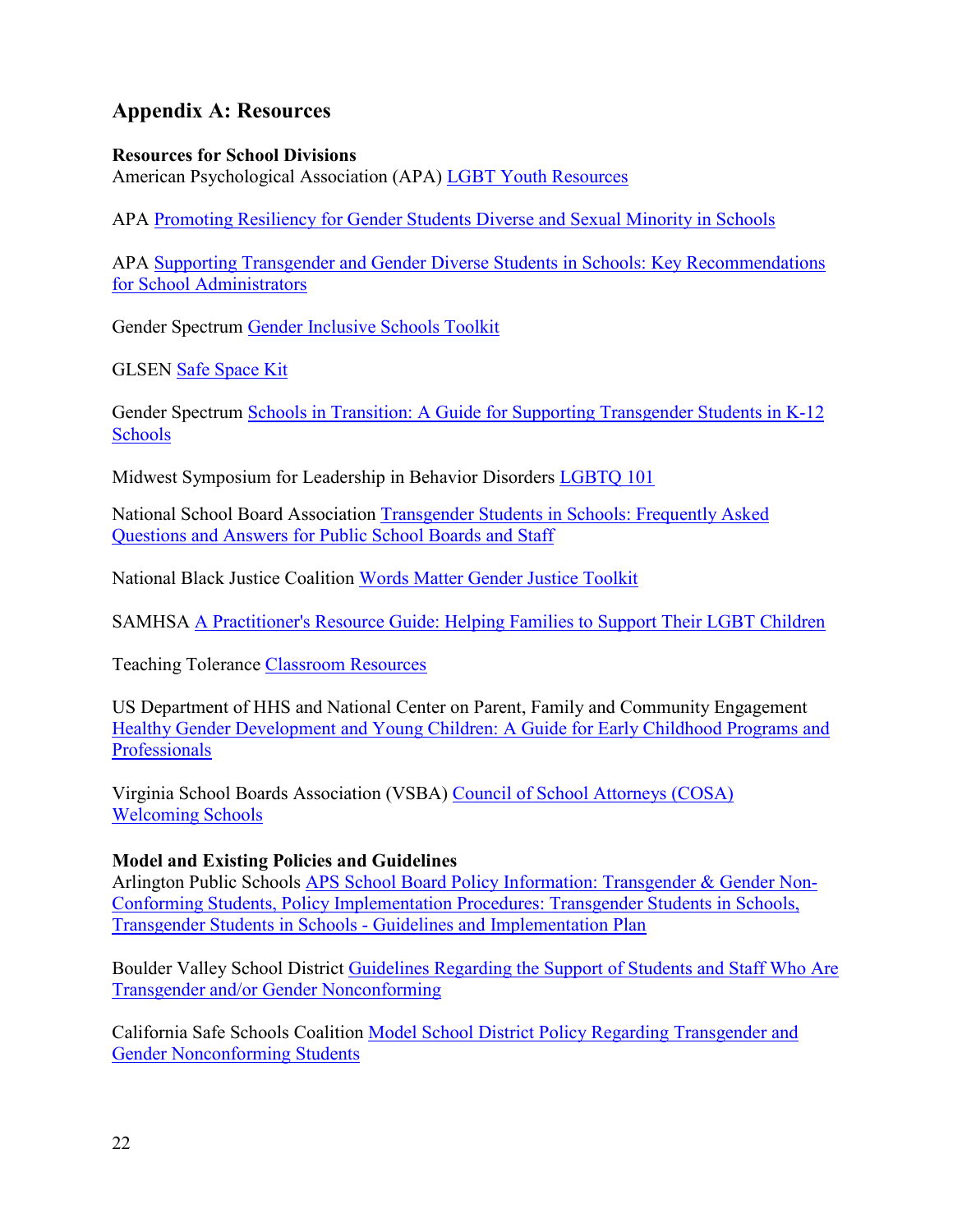<span id="page-22-0"></span>Connecticut State Department of Education [Guidance on Civil Rights Protections and Supports](https://portal.ct.gov/-/media/SDE/Title-IX/transgender_guidance_faq.pdf?la=en)  [for Transgender Students Frequently Asked Questions](https://portal.ct.gov/-/media/SDE/Title-IX/transgender_guidance_faq.pdf?la=en)

GLSEN [Model Local Education Agency Policy on Transgender and Nonbinary Students](https://www.glsen.org/sites/default/files/2020-11/Model-Local-Education-Agency-Policy-on-Transgender-Nonbinary-Students.pdf)

Madison Metropolitan School District [Guidance & Policies to Support Transgender, Non-Binary,](https://support.madison.k12.wi.us/guidance-policies-support-transgender-non-binary-and-gender-expansive-students)  [and Gender-Expansive Students](https://support.madison.k12.wi.us/guidance-policies-support-transgender-non-binary-and-gender-expansive-students) 

Massachusetts Department of Elementary and Secondary Education [Guidance for Massachusetts](https://resources.finalsite.net/images/v1559688007/bvsdorg/jmzomuch2pqpxnediene/AC-E3.pdf)  [Public Schools Creating a Safe and Supportive School Environment: Nondiscrimination on the](https://resources.finalsite.net/images/v1559688007/bvsdorg/jmzomuch2pqpxnediene/AC-E3.pdf)  [Basis of Gender Identity](https://resources.finalsite.net/images/v1559688007/bvsdorg/jmzomuch2pqpxnediene/AC-E3.pdf) 

Montgomery County Public Schools [Guidelines for Students: Gender Identity](https://www.montgomeryschoolsmd.org/uploadedFiles/compliance/GenderIdentifyGuidelinesForStudents.pdf)

Oregon NOW [Model Student Dress Code](http://noworegon.org/wp-content/uploads/sites/12/2018/01/or_now_model_student_dress_code_feb_2016__1_.pdf)

State of New Jersey Department of Education [Transgender Guidance for School Districts](https://nj.gov/education/students/safety/sandp/transgender/)

US Department of Education [Examples of Policies and Emerging Practices for Supporting](https://www2.ed.gov/about/offices/list/oese/oshs/emergingpractices.pdf)  [Transgender Students](https://www2.ed.gov/about/offices/list/oese/oshs/emergingpractices.pdf) 

Virginia High School League (VHSL) [Virginia High School League Handbook and Policy](https://drive.google.com/file/d/1bAp-szoI6yLz_ZFzFVTbyEgiCBH0ZXGA/view)  [Manual 2020-2021](https://drive.google.com/file/d/1bAp-szoI6yLz_ZFzFVTbyEgiCBH0ZXGA/view) 

#### **Professional Development Resources**

[American Counseling Association LGBTQ-Affirmative Counseling Competencies](https://aca.digitellinc.com/aca/lessons/1) (in partnership with Human Rights Campaign)

[Garden State Equality Professional Development Workshops](https://www.gardenstateequality.org/professional_development_workshops) 

[GLSEN Professional Development](https://www.glsen.org/professional-development) 

[Rainstorms to Rainbows](http://rainstormstorainbows.weebly.com/about.html) (LGBTQ+ Consulting and Counseling)

[Side-by-Side Trainings](http://www.sidebysideva.org/trainings) 

[Teaching Tolerance](https://www.tolerance.org/search?f%5B0%5D=facet_content_type%3Awebinar&f%5B1%5D=facet_sitewide_topic%3A6) (Gender & Sexual Identity Webinars)

[The Safe Zone Project](https://thesafezoneproject.com/) (Awareness and Ally Training Workshops)

[Welcoming Schools Professional Development](https://www.welcomingschools.org/training/) 

**Resources for Students**  [Campus Pride](https://www.campuspride.org/) 

Centers for Disease Control and Prevention [LGBTQ Youth Resources](https://www.cdc.gov/lgbthealth/youth-resources.htm)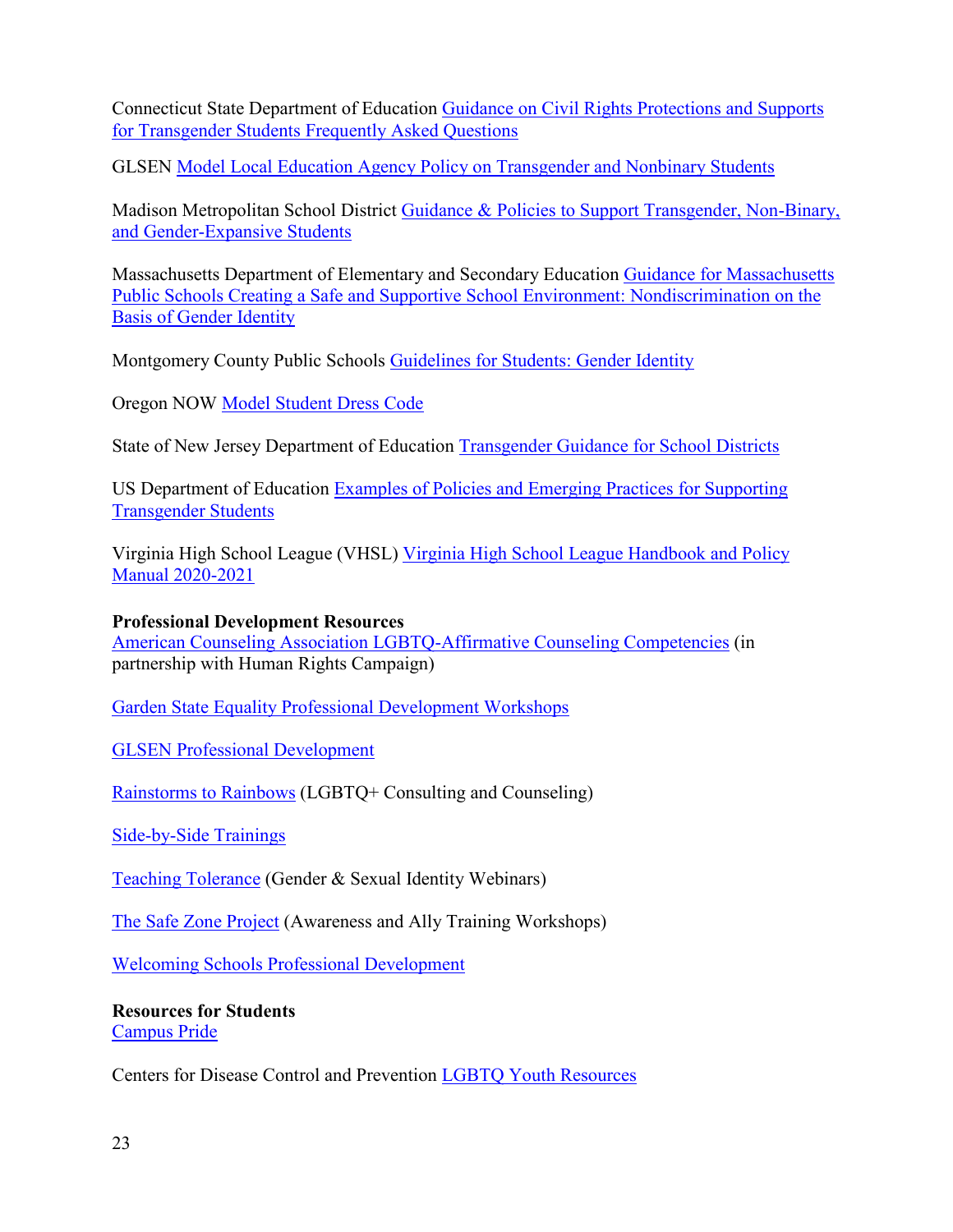<span id="page-23-0"></span>Human Rights Campaign [Transgender Resources](https://www.hrc.org/resources/transgender) 

[It Gets Better Project](https://itgetsbetter.org/)  Harvard Law School LGBTQ+ Advocacy Clinic and NCLR [Trans Youth Handbook: Helping](https://www.harvardlgbtq.org/trans-youth-handbook) [You Learn About Your Legal Rights in Different Areas of Your Life](https://www.harvardlgbtq.org/trans-youth-handbook) 

[Transgender Assistance Program of Virginia](https://tapvirginia.org/) 

[The Trevor Project](https://www.thetrevorproject.org/) 

UVA [Teen & Young Adult Transgender Clinic](https://med.virginia.edu/pediatrics/divisions/division-of-general-pediatrics/teen-young-adult-clinic/teen-young-adult-transgender-clinic/)

Virginia Department of Health (VDH) [Virginia Transgender Resource and Referral List](https://www.vdh.virginia.gov/content/uploads/sites/10/2019/04/TransRRList.pdf)

VDH [Resources for LGBTQ Youth](https://www.vdh.virginia.gov/adolescent-health/resources-for-lgbtq-youth/) 

#### **Resources for Parents**

Child Welfare Information Gateway [Resources for Families of LGBTQ Youth](https://www.childwelfare.gov/topics/systemwide/diverse-populations/lgbtq/lgbt-families/)

[Helping Families Support Their LGBT Children](https://nccc.georgetown.edu/documents/LGBT_Brief.pdf) 

Movement Advancement Project Family Support: Resources for Families of Transgender & [Gender Diverse Children](https://www.lgbtmap.org/advancing-acceptance-for-parents) 

#### [PFLAG](https://pflag.org/)

San Francisco State University [The Family Acceptance Project](https://familyproject.sfsu.edu/) 

San Francisco State University [Supportive Families, Healthy Children: Helping Families with](https://familyproject.sfsu.edu/sites/default/files/FAP_English%20Booklet_pst.pdf) [LGBT Children](https://familyproject.sfsu.edu/sites/default/files/FAP_English%20Booklet_pst.pdf) 

[Trans Youth Family Allies Resources for Parents](http://www.imatyfa.org/parents.html) 

Welcoming Schools [Transgender and Non-Binary Children: Books to Help Adults Understand](https://www.welcomingschools.org/pages/gender-identity-and-children-books-to-help-adults-understand/) 

**Advocacy Organizations**  [Equality Virginia](https://www.equalityvirginia.org/) 

[Gender Spectrum](https://www.genderspectrum.org/)

GLSEN [Richmond Chapter](https://www.glsen.org/chapter/richmond)

GLSEN [Northern Virginia Chapter](https://www.glsen.org/chapter/northern-virginia) 

[He She Ze and We](https://heshezewe.org/) 

[National Black Justice Coalition](http://nbjc.org/)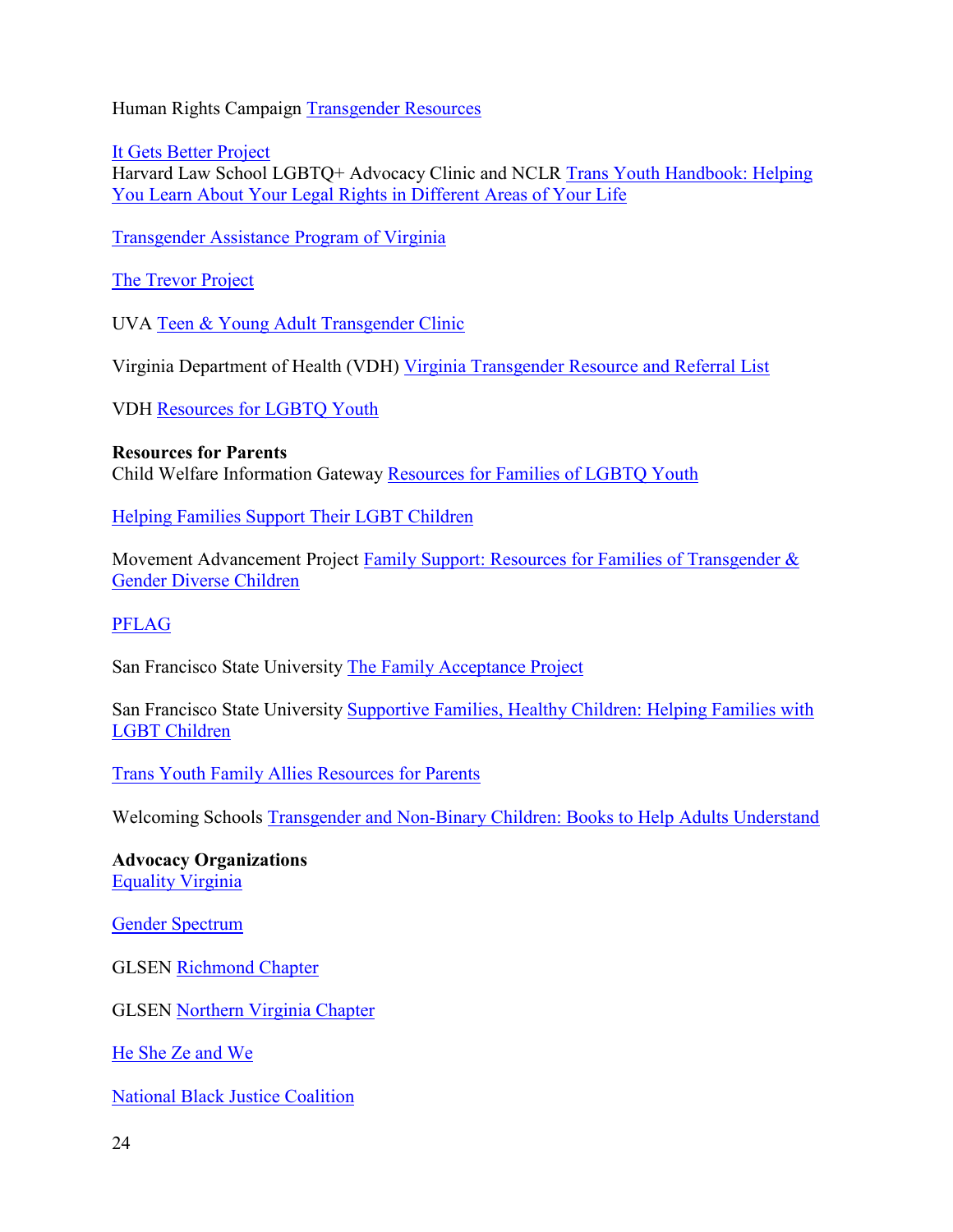National Center for Transgender Equality Youth & Student Issues Shenandoah LGBTQ Center

[Side by Side](http://www.sidebysideva.org/) 

[Trans-Latinx DMV](https://www.translatinxdmv.org/)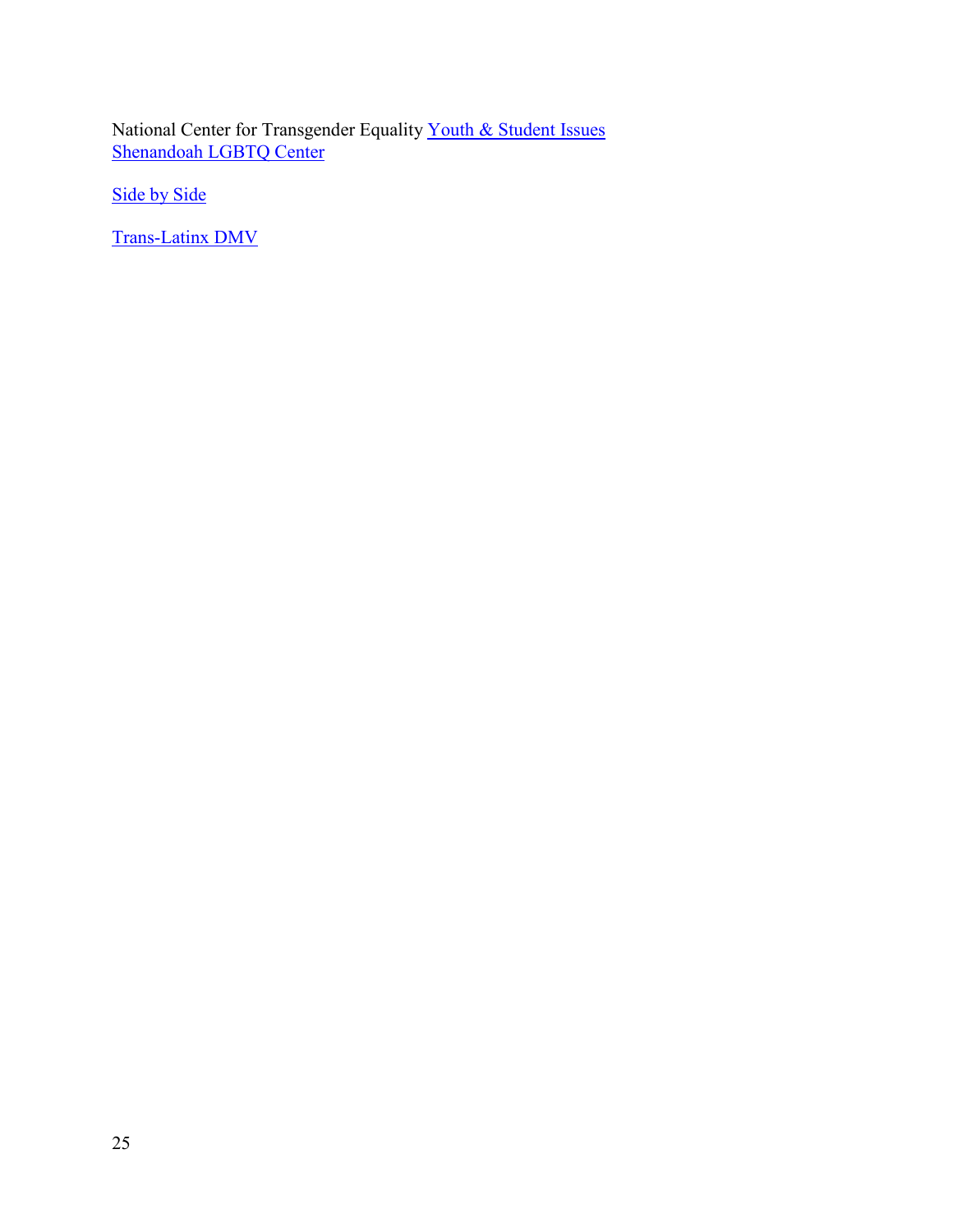## **References**

<span id="page-25-0"></span>American Academy of Pediatrics (AAP). (2018, October). [Policy Statement: Ensuring](https://pediatrics.aappublications.org/content/142/4/e20182162)  [Comprehensive Care and Support for Transgender and Gender-Diverse Children and](https://pediatrics.aappublications.org/content/142/4/e20182162)  [Adolescents.](https://pediatrics.aappublications.org/content/142/4/e20182162) *Pediatrics 142(*4*).* 

[American Counseling Association](https://www.counseling.org/government-affairs/state-issues/conversion-therapy-bans) (ACA). (n.d.). *Conversion Therapy Bans.*

American Medical Association (AMA). (2019). *Issue Brief: [LGBTQ change efforts](https://www.ama-assn.org/system/files/2019-12/conversion-therapy-issue-brief.pdf) (so-called "conversion therapy").* 

American Psychiatric Association (APA). (2018, November 15). [APA Reiterates Strong](https://www.psychiatry.org/newsroom/news-releases/apa-reiterates-strong-opposition-to-conversion-therapy)  [Opposition to Conversion Therapy.](https://www.psychiatry.org/newsroom/news-releases/apa-reiterates-strong-opposition-to-conversion-therapy)

American Psychological Association & National Association of School Psychologists. (2020). [Resolution on Supporting Sexual/Gender Diverse Children and Adolescents in Schools.](https://www.apa.org/pi/lgbt/resources/policy/gender-diverse-children)

Day, J. K., Ioverno, S., & Russell, S. T. (2019, June). Safe and supportive schools for LGTBQ youth: Addressing educational inequities through inclusive policies and practices. *Journal of School Psychology*, *74*, 29-43. <https://doi.org/10.1016/j.jsp.2019.05.007>

Exec. Order No. 13988, 86 Fed. Reg. 7023 (January 20, 2021).

Lamb, M. E. & Lerner, R. M. (Eds.). (2015). *Handbook of Child Psychology and Developmental Science, Volume 3, Socioemotional Processes, 7th Edition. John Wiley & Sons, Inc.* 

Kosciw, J. G., Clark, C. M., Truong, N. L., & Zongrone, A. D. (2020). *The 2019 National School Climate Survey: The Experiences of Lesbian, Gay, Bisexual, Transgender, and Queer Youth in Our Nation'sSchools.* New York: GLSEN.

GLSEN. (2019). [Developing LGBTQ-Inclusive Classroom Resources](https://www.glsen.org/sites/default/files/2019-11/GLSEN_LGBTQ_Inclusive_Curriculum_Resource_2019_0.pdf).

GLSEN. (2019). *[Supporting Safe and Healthy Schools for Lesbian, Gay, Bisexual, Transgender,](https://www.glsen.org/research/supporting-safe-and-healthy-schools-national-survey-mental-health-providers)  [and Queer Students:](https://www.glsen.org/research/supporting-safe-and-healthy-schools-national-survey-mental-health-providers) A National Survey of School Counselors, Social Workers, and Psychologists.* 

Human Rights Campaign Foundation. (2018). [2018 LGBTQ Youth Report.](https://assets2.hrc.org/files/assets/resources/2018-YouthReport-NoVid.pdf?_ga=2.54370792.1726125735.1595361122-2036218702.1595361122)

Morton, M. H., Dworsky, A., & Samuels, G. M. (2017). *Missed Opportunities: Youth Homelessness in America. National Estimates.* Chicago, IL: Chapin Hall at the University of Chicago.

National Center for Transgender Equality. (n.d.). *[Issues: Youth & Student.](https://transequality.org/issues/youth-students)* Retrieved on July 16, 2020.

Office for Civil Rights. (2020, September 24). [Resources for LGBTQ Students.](https://www2.ed.gov/about/offices/list/ocr/lgbt.html)